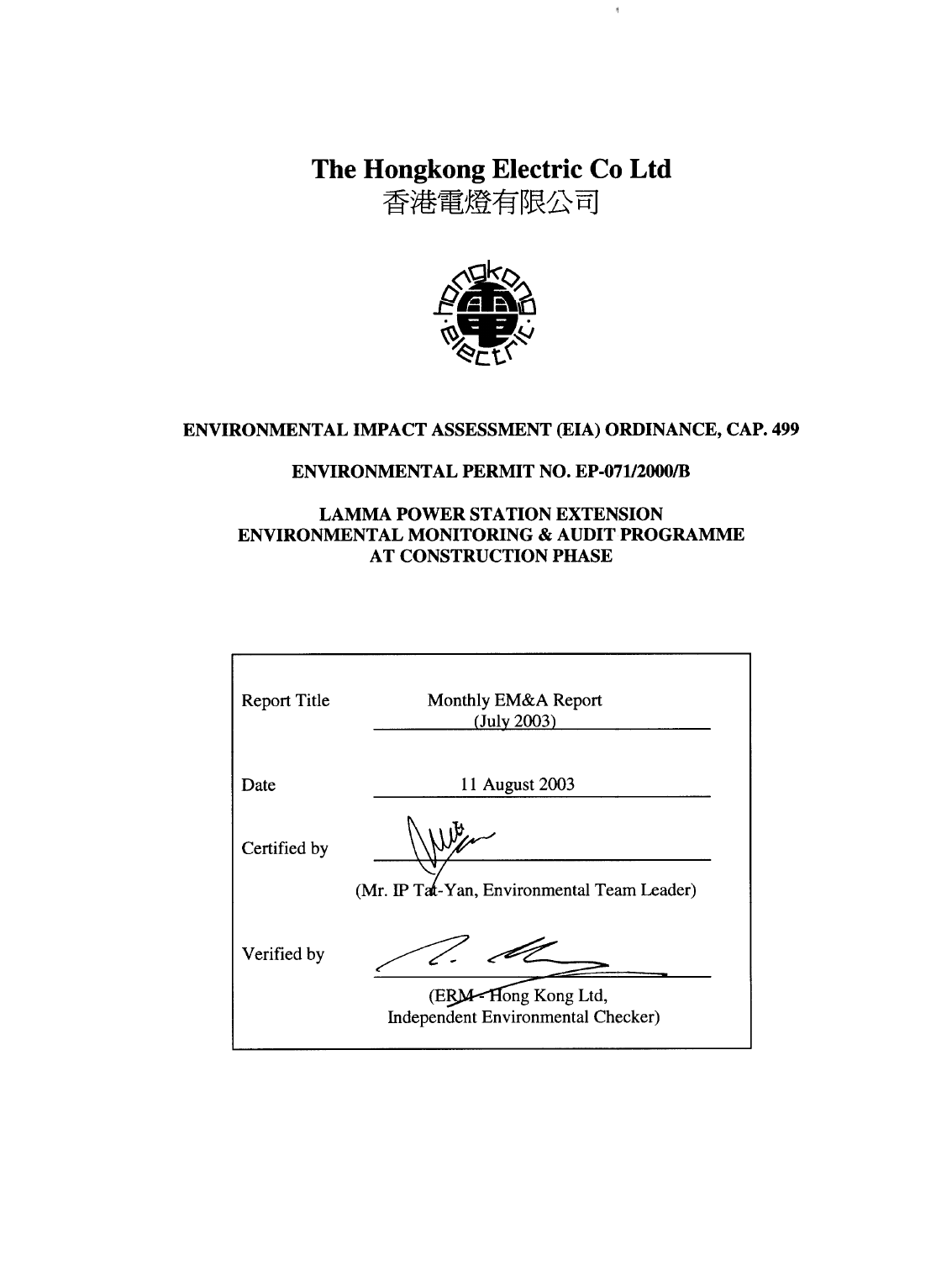# **TABLE OF CONTENT**

# **EXECUTIVE SUMMARY**

| 1.                                            |                                                                                                                                                                                                                                                                                                                                                                             |                                                       |
|-----------------------------------------------|-----------------------------------------------------------------------------------------------------------------------------------------------------------------------------------------------------------------------------------------------------------------------------------------------------------------------------------------------------------------------------|-------------------------------------------------------|
| 1.1<br>1.2<br>1.3<br>1.4                      | Background<br>Project Organisation<br>Construction Works undertaken during the Reporting Month<br>Summary of EM&A Requirements                                                                                                                                                                                                                                              | 1<br>$\mathbf{1}$<br>$\overline{c}$<br>$\overline{3}$ |
| 2.                                            |                                                                                                                                                                                                                                                                                                                                                                             | 6 <sub>6</sub>                                        |
| 2.1<br>2.2<br>2.3<br>2.4<br>2.5<br>2.6        | <b>Monitoring Requirements</b><br><b>Monitoring Locations</b><br>Monitoring Equipment<br>Monitoring Parameters, Frequency and Duration<br>Monitoring Procedures and Calibration Details<br><b>Results and Observations</b>                                                                                                                                                  | 6<br>6<br>6<br>$\sqrt{ }$<br>$\overline{7}$<br>8      |
| 3.                                            |                                                                                                                                                                                                                                                                                                                                                                             | 11                                                    |
| 3.1<br>3.2<br>3.3<br>3.4<br>3.5<br>3.6        | <b>Monitoring Requirements</b><br><b>Monitoring Locations</b><br>Monitoring Equipment<br>Monitoring Parameters, Frequency and Duration<br>Monitoring Procedures and Calibration Details<br><b>Results and Observations</b>                                                                                                                                                  | 11<br>11<br>11<br>12<br>12<br>13                      |
| 4.                                            |                                                                                                                                                                                                                                                                                                                                                                             | .15                                                   |
| 4.1<br>4.2<br>4.3<br>4.4<br>4.5<br>4.6<br>4.7 | Review of Environmental Monitoring Procedures<br><b>Assessment of Environmental Monitoring Results</b><br>Site Environmental Audit<br>Status of Environmental Licensing and Permitting<br>Implementation Status of Environmental Mitigation Measures<br>Implementation Status of Event/Action Plans<br>Implementation Status of Environmental Complaint Handling Procedures | 15<br>15<br>16<br>16<br>17<br>17<br>17                |
| 5.                                            |                                                                                                                                                                                                                                                                                                                                                                             | .18                                                   |
| 5.1<br>5.2<br>5.3<br>5.4                      | <b>Status of Natural Gas supply</b><br>Key Issues for the Coming Month<br>Monitoring Schedules for the Next 3 Months<br>Construction Program for the Next 3 Months                                                                                                                                                                                                          | 18<br>18<br>18<br>19                                  |
| 6.                                            |                                                                                                                                                                                                                                                                                                                                                                             | .20                                                   |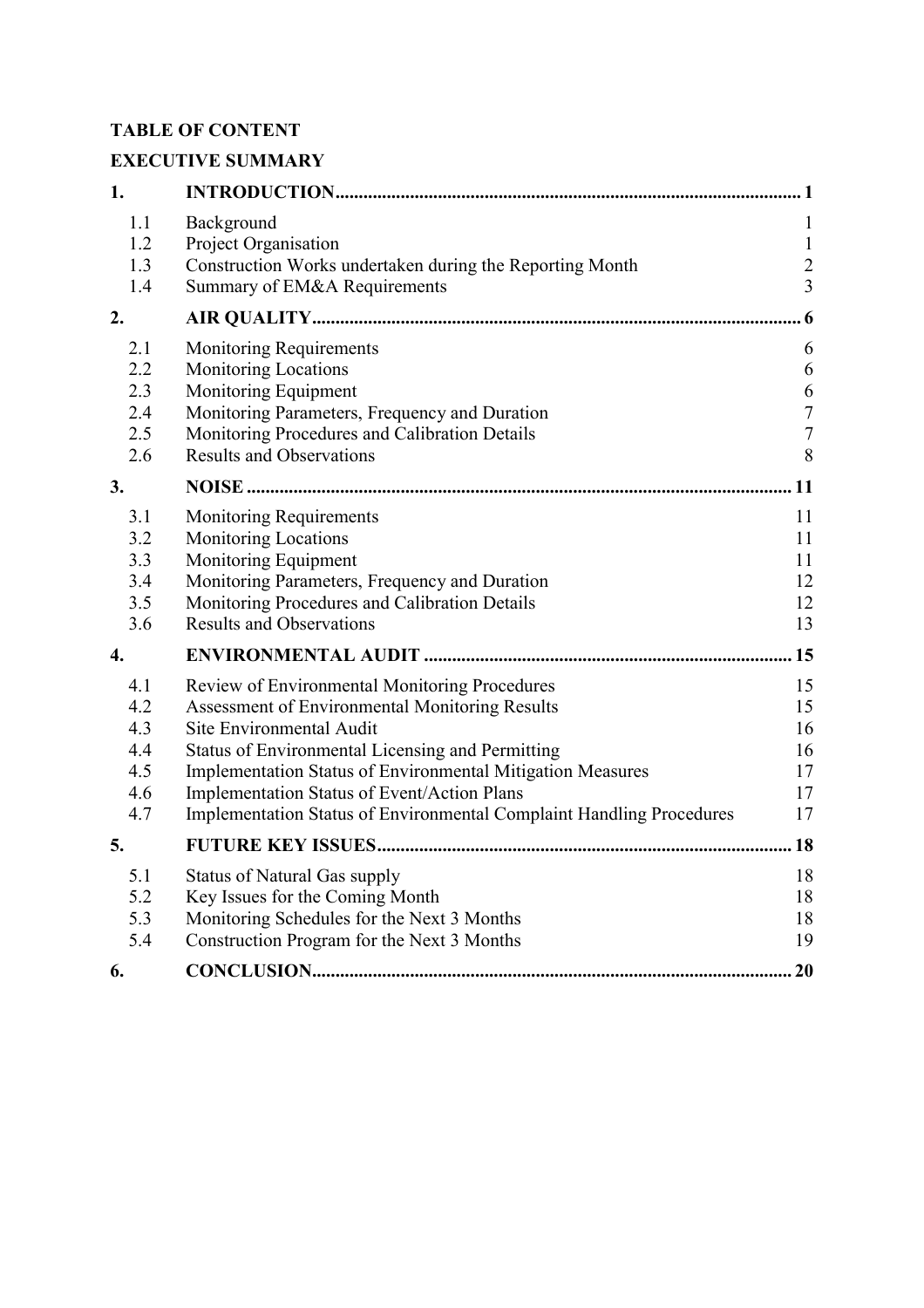### **LIST OF TABLES**

- Table 1.1 Construction Activities and Their Corresponding Environmental Mitigation Measures
- Table 2.1 Air Quality Monitoring Locations
- Table 2.2 Air Quality Monitoring Equipment
- Table 2.3 Air Quality Monitoring Parameter, Duration and Frequency
- Table 3.1 Noise Monitoring Locations
- Table 3.2 Noise Monitoring Equipment
- Table 3.3 Noise Monitoring Duration and Parameter
- Table 4.1 Summary of AL Level Exceedances on Monitoring Parameters
- Table 4.2 Estimated Amounts of Waste Generated in July 2003
- Table 4.3 Summary of Environmental Licensing and Permit Status
- Table 4.4 Environmental Complaints / Enquiries Received in July 2003
- Table 4.5 Outstanding Environmental Complaints / Enquiries Received Before

## **LIST OF FIGURES**

- Figure 1.1 Layout of Work Site
- Figure 1.2 Cable Route of Transmission System
- Figure 2.1 Location of Air Quality Monitoring Stations
- Figure 3.1 Location of Noise Monitoring Stations

### **APPENDICES**

- Appendix A Organization Chart
- Appendix B Action and Limit Levels for Air Quality and Noise
- Appendix C Environmental Monitoring Schedule
- Appendix D Air Quality Monitoring Results for July 2003
- Appendix E Noise Monitoring Results for July 2003
- Appendix F The QA/QC Procedures and Results
- Appendix G Event/Action Plans
- Appendix H Site Audit Summary
- Appendix I Summary of EMIS
- Appendix J Tentative Construction Programme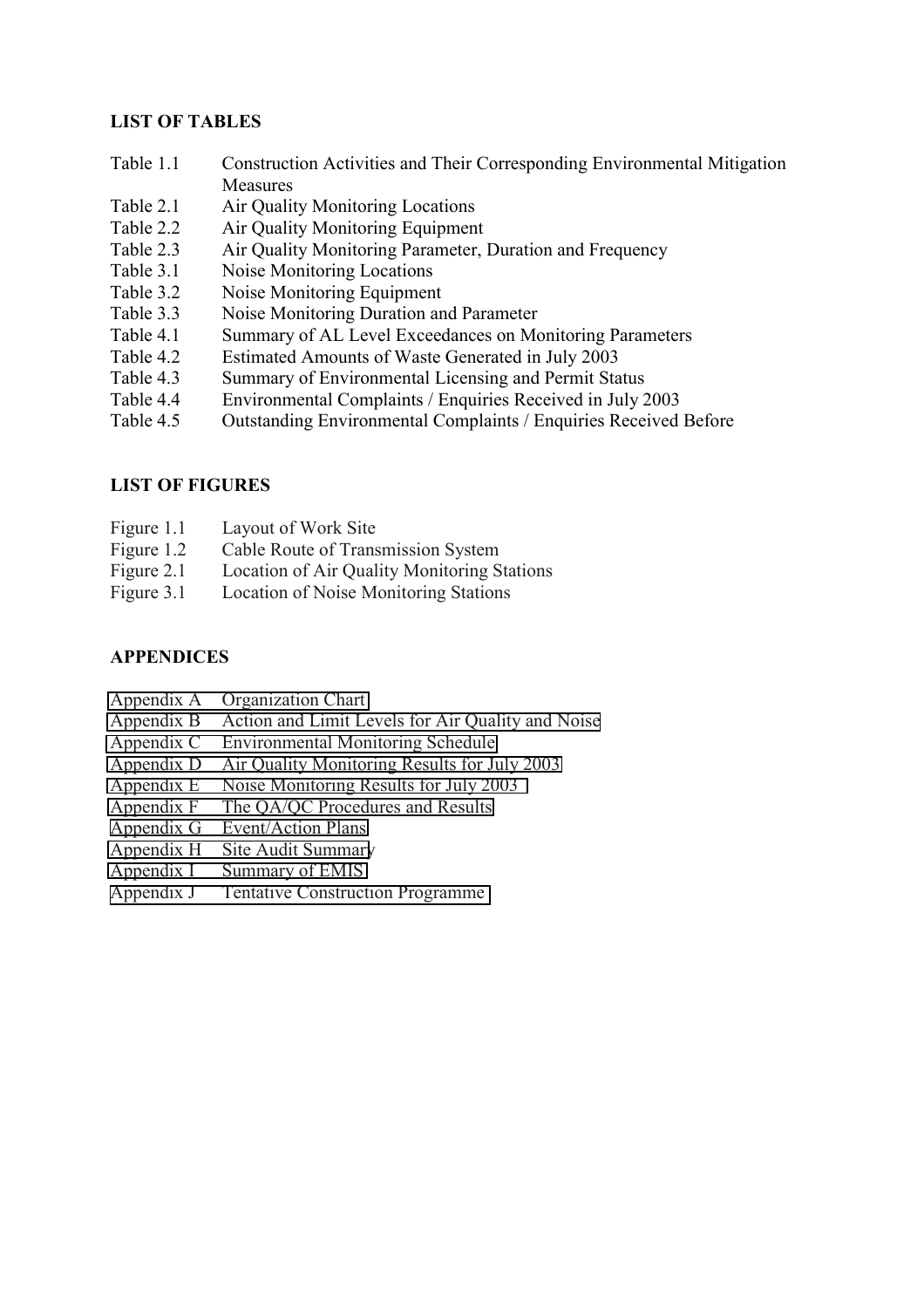#### **EXECUTIVE SUMMARY**

This is the twenty-eighth monthly Environmental Monitoring and Audit (EM&A) report for the Project "Construction of Lamma Power Station Extension" prepared by the Environmental Team (ET). This report presents the results of impact monitoring on air quality and noise for the said project in July 2003.

After successful completion of post-project monitoring in September 2002, no further marine water quality monitoring for the reclamation works would be required. Besides, as there were no activities for the laying of the gas pipeline in the reporting month, no water quality impact monitoring at the relevant stations was carried out.

Air and noise monitoring were performed. The results were checked against the established Action/Limit (AL) levels. An on-site audit was conducted once per week. The implementation status of the environmental mitigation measures, Event/Action Plan and environmental complaint handling procedures were also checked.

#### **Construction Activities Undertaken**

Construction activities for Lamma Extension during the reporting month are tabulated as follows:

| Item           | <b>Construction Activities</b>                                                                                                                  |
|----------------|-------------------------------------------------------------------------------------------------------------------------------------------------|
| Site Formation | Rockfilling, seawall construction, superstructure for link bridges,<br>$ C.W $ intake & outfall construction and slurry ash piping and filling. |
|                | Transmission System   No construction activities.                                                                                               |

#### **Environmental Monitoring Works**

All monitoring work at designated stations was performed as scheduled satisfactorily.

#### *Air Quality*

No exceedance of Action and Limit levels for air quality was recorded in the month.

*Noise* 

The hoarding works for the construction of transmission system were completed on 11 May 2002. The civil works would tentatively commence in early 2004. As there was no construction work in this reporting month, manual noise measurements for the construction of transmission system was suspended.

Construction work for Lamma Extension was carried out during the restricted hours including evening-time, holidays and night-time under valid Construction Noise Permits. No exceedance of Action and Limit levels for noise arising from the construction of Lamma Extension was recorded in the month.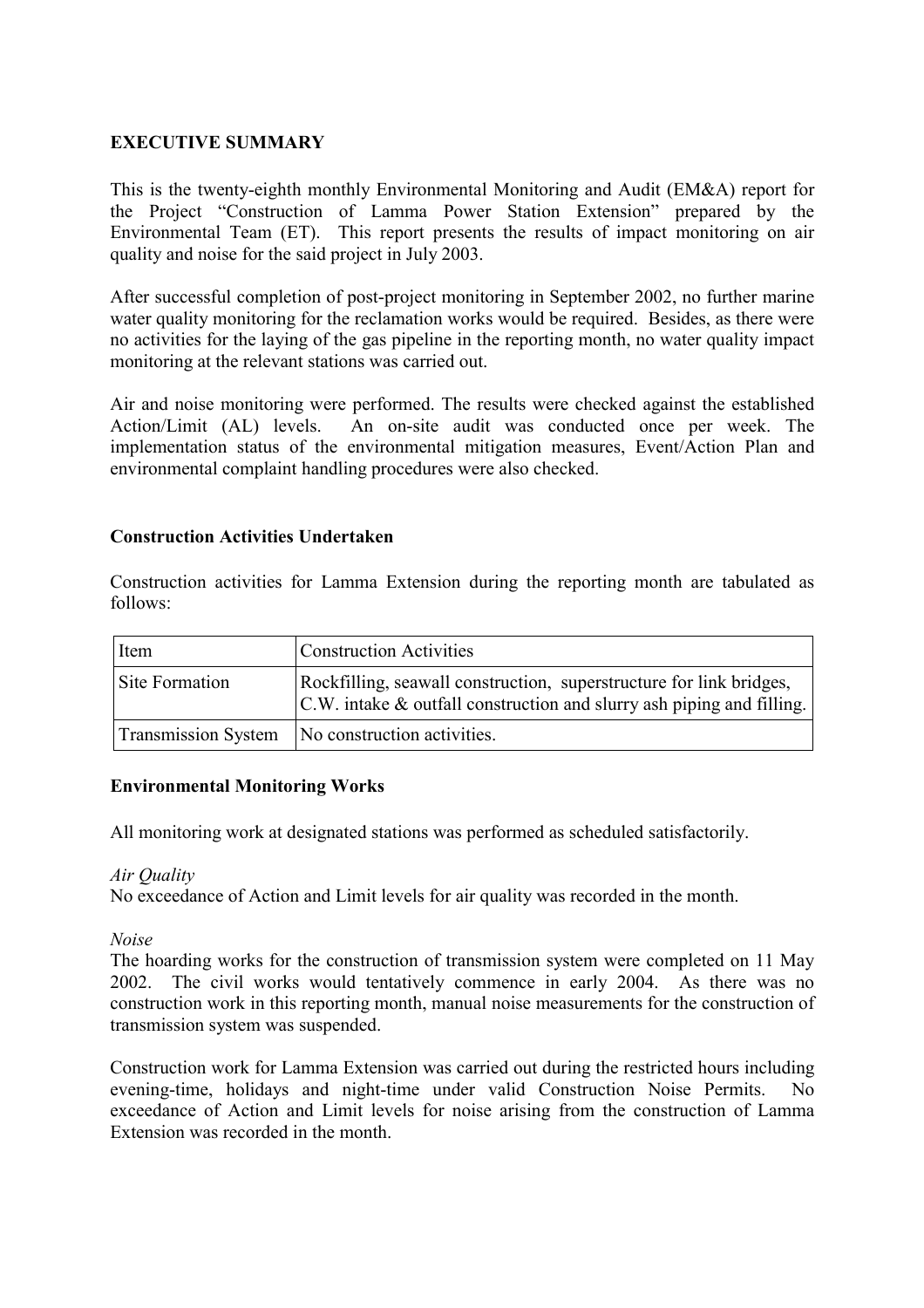#### **Site Environmental Audit**

Site audits were carried out on a weekly basis to monitor environmental issues on the construction site. The site conditions were generally satisfactory. All required mitigation measures were implemented.

As the commencement of construction works of Transmission System had been deferred to early 2004, the weekly inspection for the site was suspended in the reporting month.

#### **Environmental Licensing and Permitting**

| <b>Description</b>                  | Permit No.    | <b>Valid Period</b> |          | <b>Issued To</b> | Date of                |
|-------------------------------------|---------------|---------------------|----------|------------------|------------------------|
|                                     |               | From                | To       |                  | <i><b>Issuance</b></i> |
| Varied Environmental<br>Permit      | EP-071/2000/B | 13/07/01            |          | <b>HEC</b>       | 13/07/01               |
| <b>Construction Noise</b><br>Permit | GW-UW0067-03  | 10/03/03            | 09/09/03 | Contractor       | 10/03/03               |

#### **Implementation Status of Environmental Mitigation Measures**

Environmental mitigation measures for the construction activities as recommended in the EM&A manual were implemented in the reporting month.

#### **Environmental Complaints**

No complaint against the construction activities was received in the reporting month.

#### **Future Key Issues**

The future key issues to be considered in the coming month are as follows:

#### Site Formation

- to continue monitoring the noise level during construction and to ensure compliance with the CNP's already obtained:
- to continue the preventive measures for noise exceedance and keep monitoring/ reviewing the performance;
- to monitor and review the sufficiency of the dust suppression measures provided and increase the resources accordingly if necessary;

#### Transmission System

- to closely monitor the construction activities, if any, in order to avoid disturbance to the rare plants;
- to provide temporary fire fighting equipment for prevention of fire within the work sites;

#### **Concluding Remarks**

The environmental performance of the project was generally satisfactory.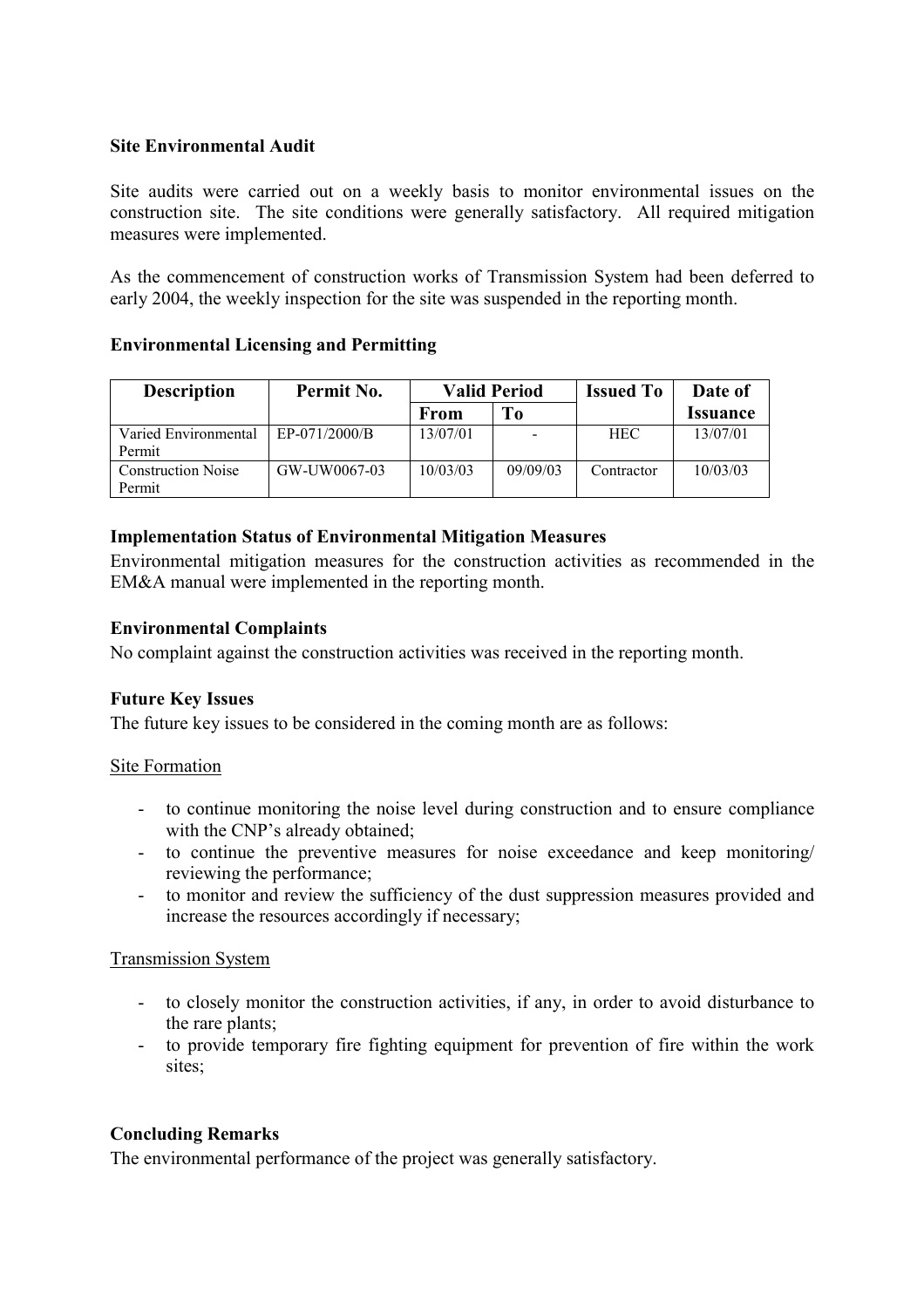## **1. INTRODUCTION**

### **1.1 Background**

The Environmental Team (hereinafter called the "ET") was formed within the Hongkong Electric Co. Ltd (HEC) to undertake Environmental Monitoring and Audit for "Construction of Lamma Power Station Extension" (hereinafter called the "Project"). Under the requirements of Section 6 of Environmental Permit EP-071/2000/B, an EM&A programme for impact environmental monitoring set out in the EM&A Manual (Construction Phase) is required to be implemented. In accordance with the EM&A Manual, environmental monitoring of air quality, noise and water quality and regular environmental audits are required for the Project. As the post-project marine water monitoring was successfully completed in September 2002, no further water quality monitoring for the reclamation works would be required.

The Project involves the construction of a gas-fired power station employing combined cycled gas turbine technology, forming an extension to the existing Lamma Power Station. The key elements of the Project including the construction activities associated with the transmission system and submarine gas pipeline are outlined as follows.

- dredging and reclamation to form approximately 22 hectares of usable area;
- construction of six 300MW class gas-fired combined cycle units;
- construction of a gas receiving station;
- construction of a new transmission system linking the Lamma Extension to load centres on Hong Kong Island;
- $\bullet$ laying of a gas pipeline for the supply of natural gas to the new power station

This report summarizes the environmental monitoring and audit work for the Project for the month of July 2003.

#### **1.2 Project Organisation**

An Environmental Management Committee (EMC) has been set up in HEC to oversee the Project. The management structure includes the following:

- $\bullet$ Environmental Protection Department (The Authority);
- - Environmental Manager (The Chairman of the Environmental Management Committee);
- -Engineer;
- $\bullet$ Independent Environmental Checker (IEC);
- $\bullet$ Environmental Team (ET);
- -**Contractor**

The project organisation chart for the construction EM&A programme is shown in Appendix A.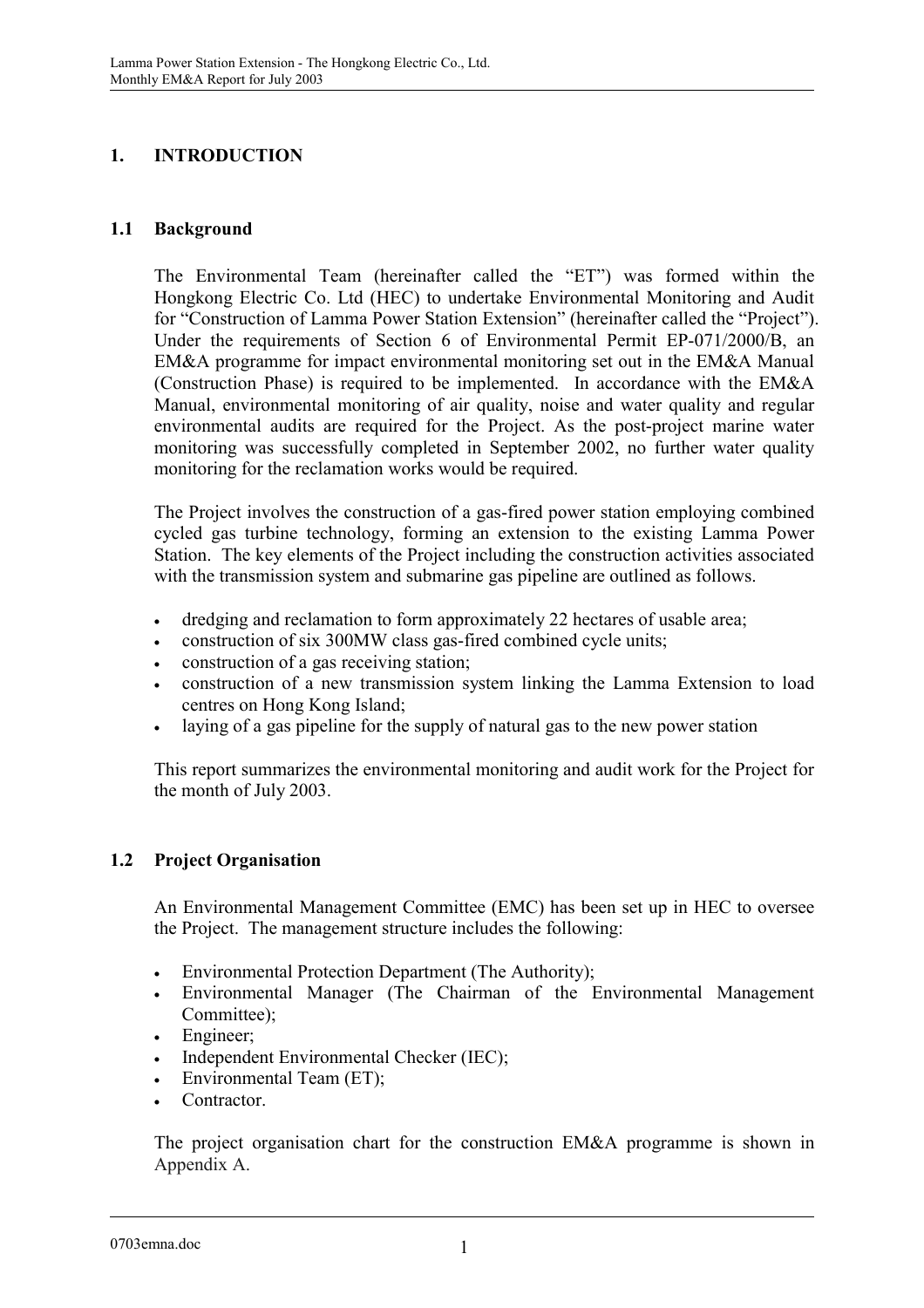## **1.3 Construction Works undertaken during the Reporting Month**

Construction activities undertaken during the reporting month for site formation were rockfilling, construction of seawall, superstructure for link bridge, C.W. intake & outfall construction and slurry ash piping and filling. There was no construction activity for Unit L9's associated transmission system. Layout plans for site formation and transmission system are shown in Figure 1.1 and Figure 1.2 respectively.

The main construction activities carried out during the reporting month and the corresponding environmental mitigation measures are summarized in Table 1.1. The implementation of major mitigation measures in the month is provided in Appendix I.

| Table 1.1 Construction Activities and Their Corresponding Environmental Mitigation |
|------------------------------------------------------------------------------------|
| <b>Measures</b>                                                                    |

| <b>Item</b>           | Construction<br><b>Activities</b>           | <b>Environmental Mitigation Measures</b> |                                                                                                                                                                              |
|-----------------------|---------------------------------------------|------------------------------------------|------------------------------------------------------------------------------------------------------------------------------------------------------------------------------|
| <b>Site Formation</b> |                                             |                                          |                                                                                                                                                                              |
| $\mathbf{1}$          | Rockfilling $\&$<br>Seawall<br>Construction | <b>Noise</b>                             | General noise mitigation measures employed at<br>all work sites throughout the construction phase.                                                                           |
|                       |                                             |                                          | <b>Waste Management</b><br>Waste Management Plan submitted and<br>implemented.                                                                                               |
|                       |                                             |                                          | <b>Marine Ecology</b><br>All construction related vessels approached the<br>site from the designated route/channel to avoid<br>possible disturbance to the finless porpoise. |
|                       | Superstructure<br>for Link Bridge           | <b>Noise</b>                             | General noise mitigation measures implemented<br>and silent type equipment deployed.                                                                                         |
|                       |                                             | Air                                      | Dust suppression measures implemented.                                                                                                                                       |
| 2                     | $C.W.$ Intake $&$<br>Outfall                | <b>Noise</b>                             | General noise mitigation measures implemented<br>and silent type equipment deployed.                                                                                         |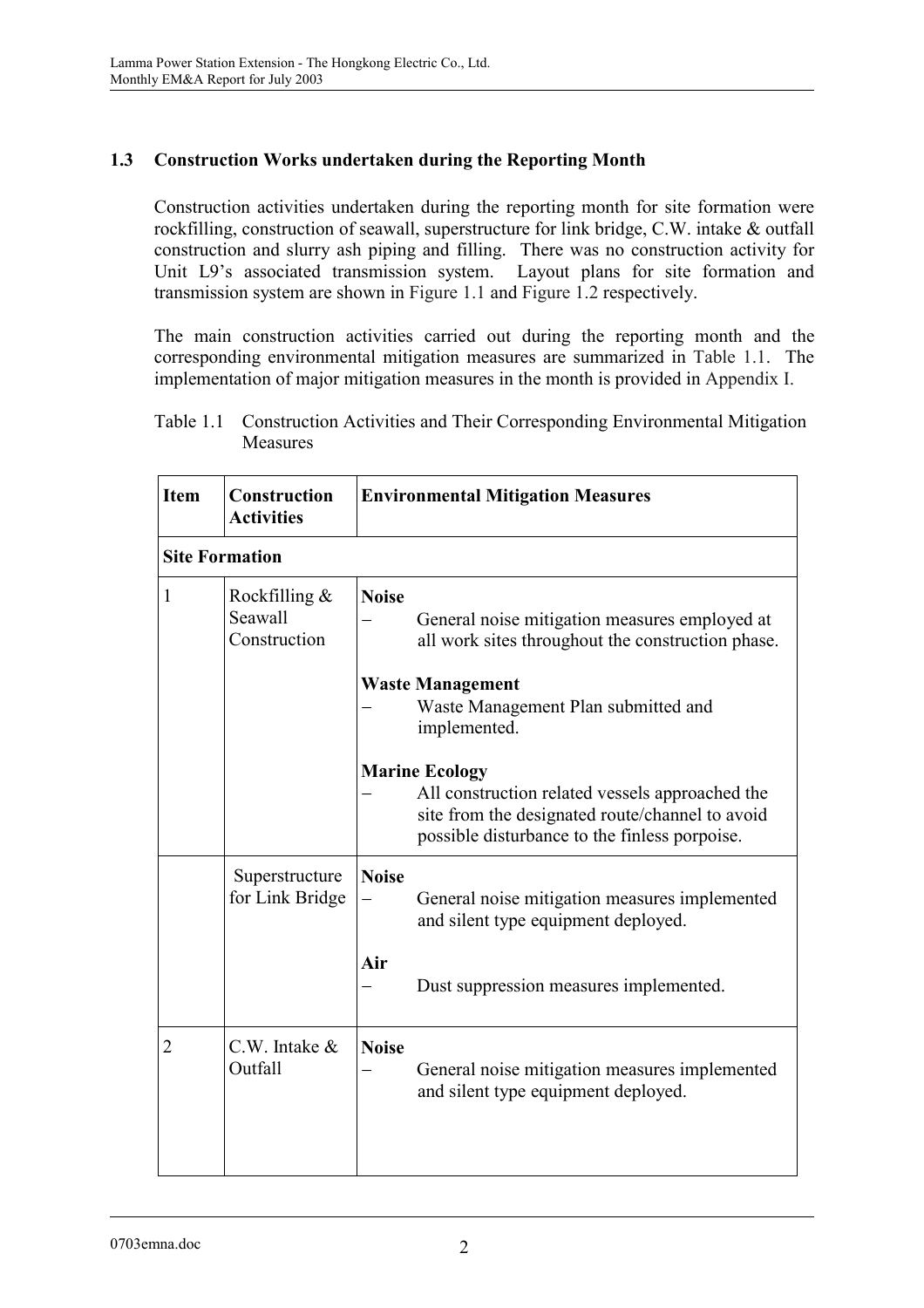| <b>Item</b> | <b>Construction</b><br><b>Activities</b>   | <b>Environmental Mitigation Measures</b>                                                                                                                                                                                       |
|-------------|--------------------------------------------|--------------------------------------------------------------------------------------------------------------------------------------------------------------------------------------------------------------------------------|
| 3           | Slurry ash<br>piping and<br>filling        | <b>Noise</b><br>General noise mitigation measures implemented<br>and silent type equipment deployed.                                                                                                                           |
|             | <b>Construction of Transmission System</b> |                                                                                                                                                                                                                                |
| 4           | activities                                 | No construction <b>Terrestrial Ecology</b><br>Special care and close monitoring to avoid<br>disturbances to the rare plant species.<br>Temporary fire fighting equipment provided<br>within the work area during construction. |

## **1.4 Summary of EM&A Requirements**

The EM&A program requires environmental monitoring for air, noise and water quality. As the post-project marine water monitoring was successfully completed in September 2002, no further water quality monitoring for the reclamation works would be required. The detailed EM&A monitoring work for air quality and noise are described in Sections 2 and 3 respectively. Regular environmental site audits for air quality, noise, water quality and waste management were carried out.

The following environmental audits are summarized in Section 4 of this report:

- $\bullet$ Environmental monitoring results;
- -Waste Management Records;
- $\bullet$ Weekly site audit results;
- $\bullet$ The status of environmental licensing and permits for the Project;
- $\bullet$  The implementation status of environmental protection and pollution control/ mitigation measures.

Future key issues will be reported in Section 5 of this report.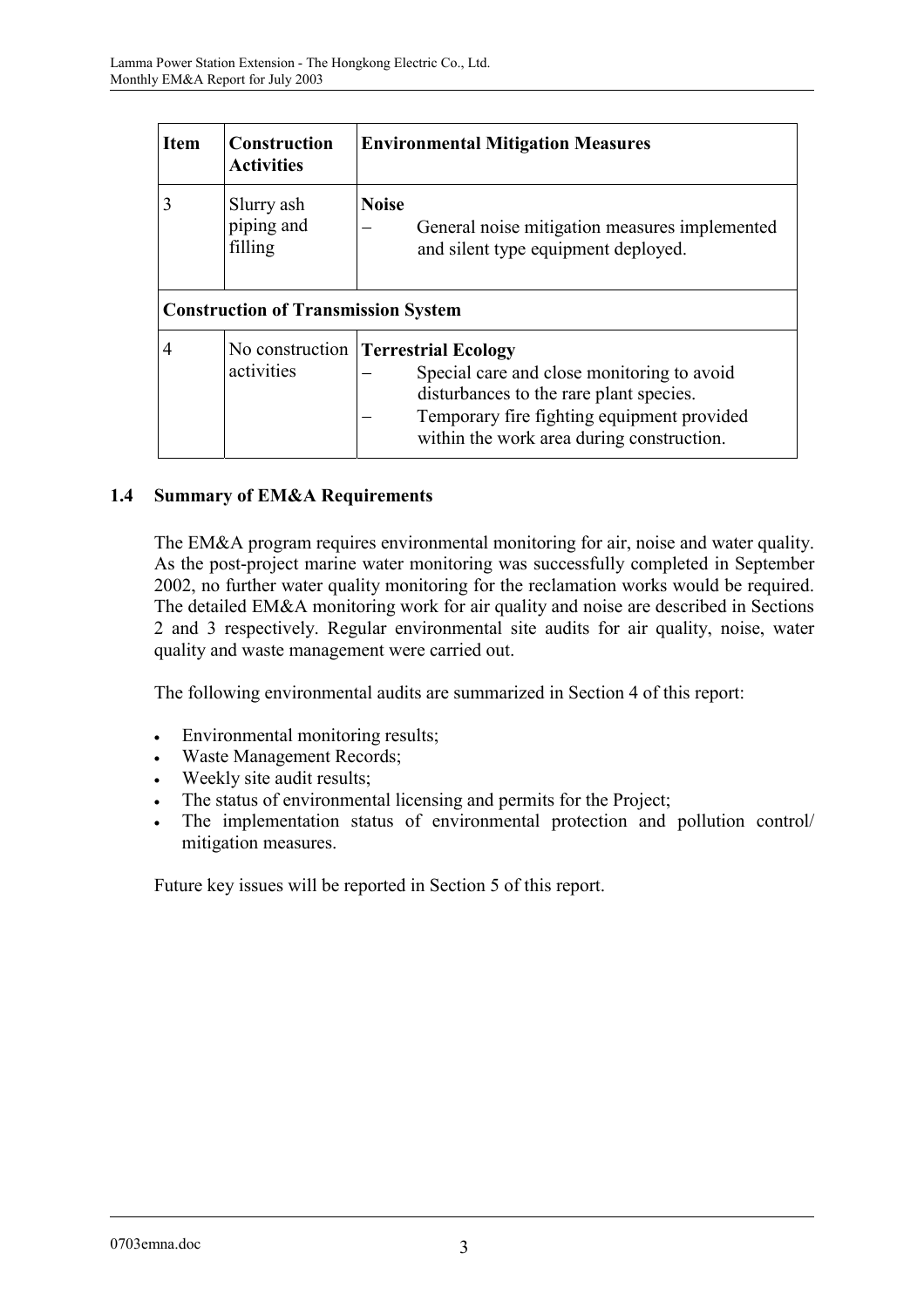

Figure 1.1 Layout of Work Site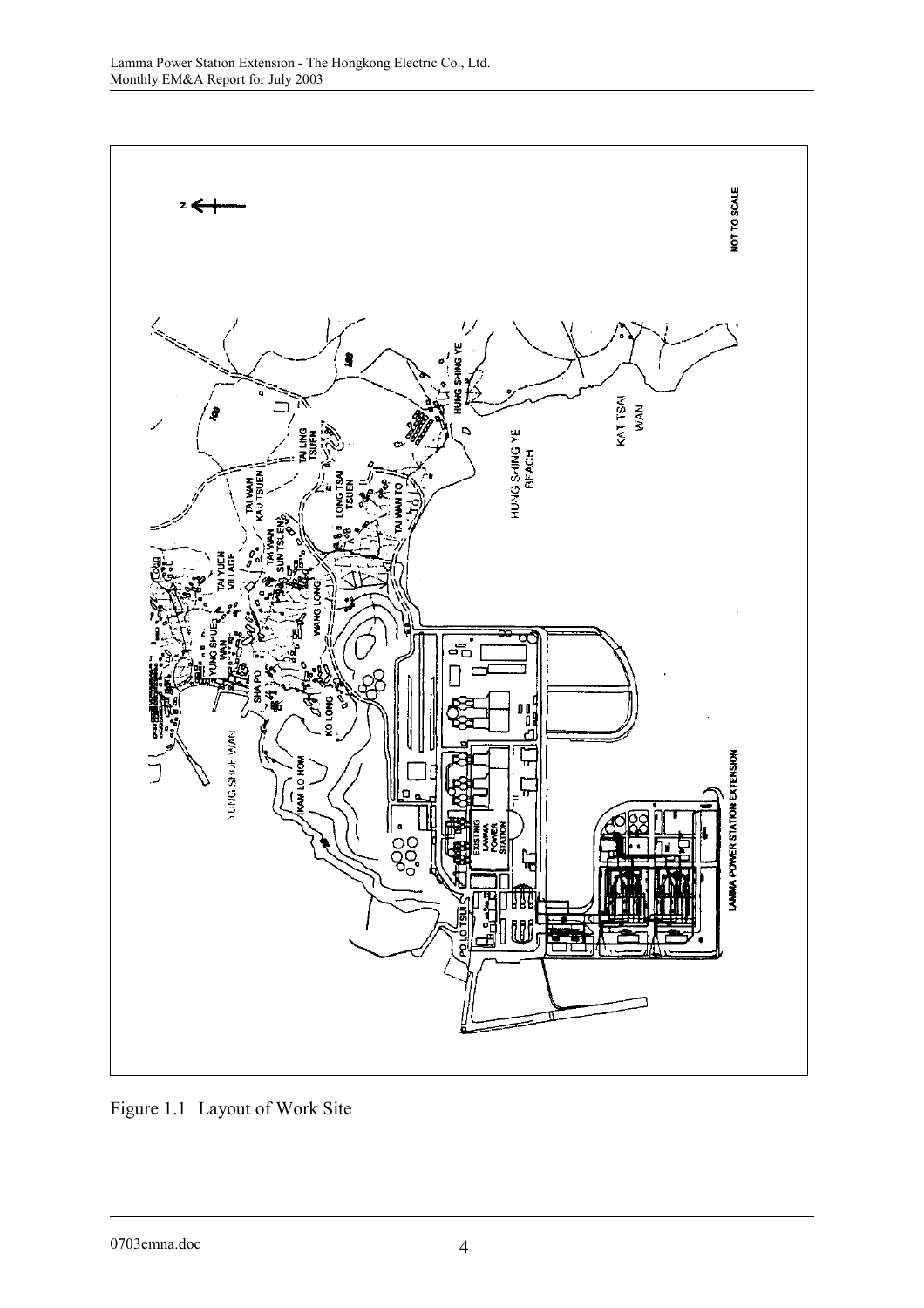

Figure 1.2 Cable Route of Transmission System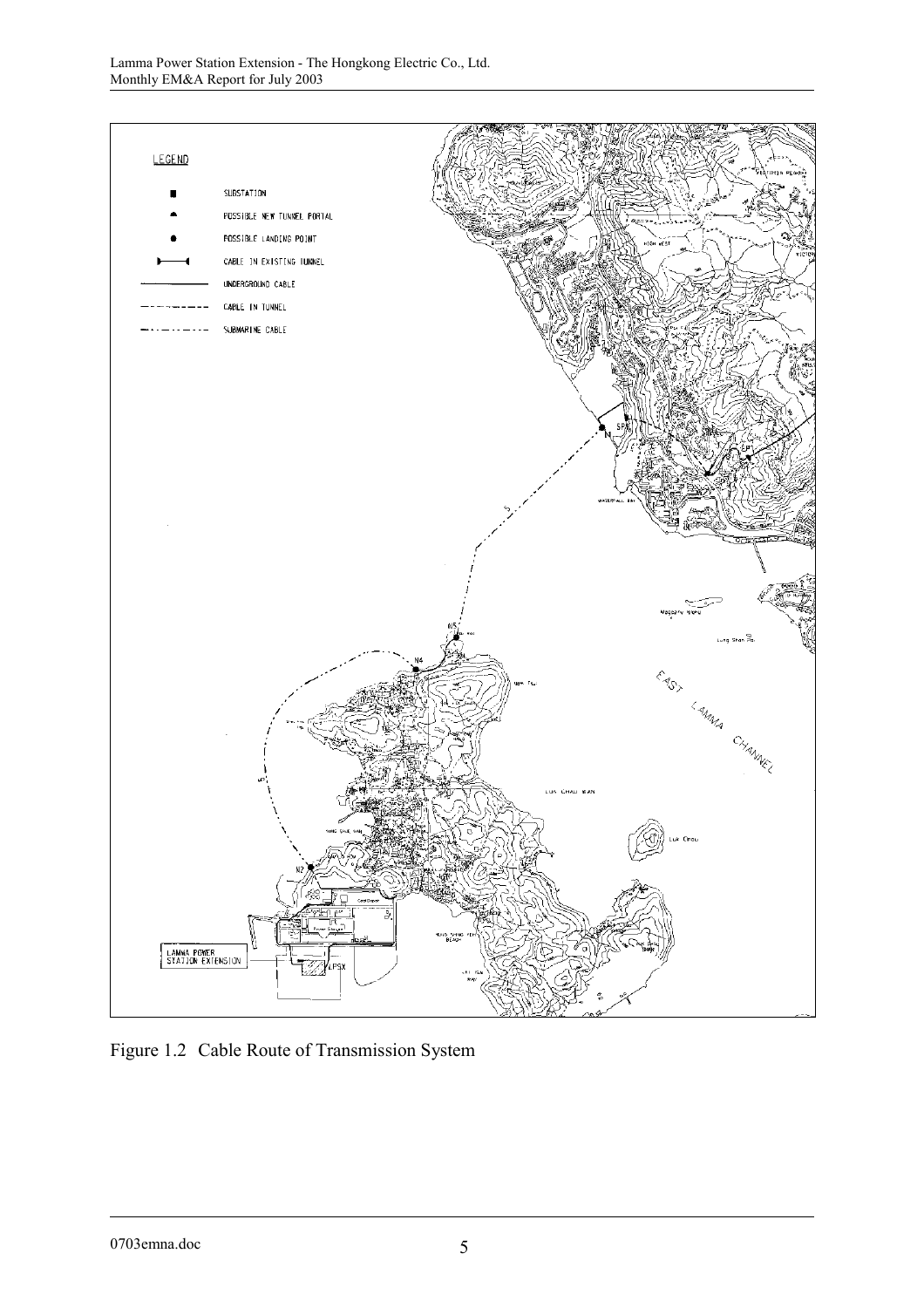# **2. AIR QUALITY**

## **2.1 Monitoring Requirements**

1-hour and 24-hour TSP monitoring at agreed frequencies were conducted to monitor air quality. The impact monitoring data were checked against the Action/Limit Levels as determined in the Baseline Monitoring Report (Construction Phase). Appendix B shows the established Action/Limit Levels for Air Quality.

## **2.2 Monitoring Locations**

Three dust monitoring locations were selected for 1-hour TSP sampling (AM1, AM2 & AM3) while four monitoring locations were selected for 24-hour TSP sampling (AM1, AM2, AM3 and AM4). Table 2.1 tabulates the monitoring stations. The locations of the monitoring stations are shown in Figure 2.1.

| <b>Location I.D.</b> | <b>Description</b> |
|----------------------|--------------------|
| AM1                  | Reservoir          |
| AM2                  | <b>East Gate</b>   |
| AM3                  | Ash Lagoon         |
| AM4                  | Tai Yuen Village   |

Table 2.1 Air Quality Monitoring Locations

## **2.3 Monitoring Equipment**

Continuous 24-hour TSP air quality monitoring was performed using the GS2310 High Volume Air Samplers (HVAS), Partisol Model 2000 Sampler and the MINIVOL Portable Sampler at AM1&2, AM3 and AM4 respectively. TEOM Model 1400a continuous dust monitors were used to carry out 1-hour TSP monitoring at AM1, AM2 and AM3. Table 2.2 summarises the equipment used in dust monitoring.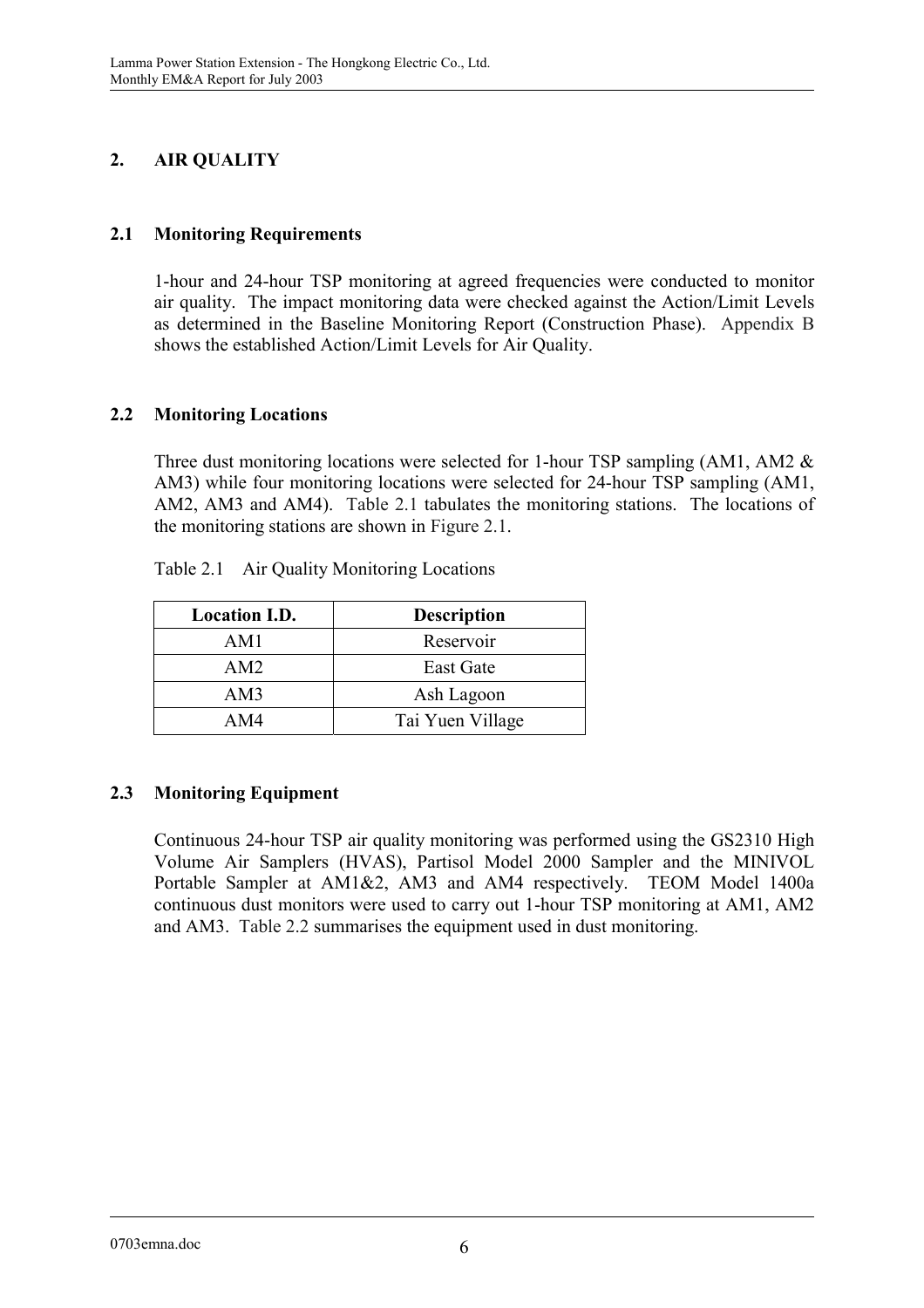| Equipment                        | <b>Model and Make</b>     |
|----------------------------------|---------------------------|
| 24-hour sampling:                |                           |
| <b>HVAS</b> Sampler              | Model GS2310              |
|                                  | Anderson Instruments Inc. |
| Partisol Air Sampler             | Partisol Model 2000       |
|                                  | Rupprecht & Patashnick    |
| <b>MINIVOL Portable Sampler</b>  | <b>AIRMETRICS</b>         |
| <i>l</i> -hour sampling:         |                           |
| <b>Continuous TSP Dust Meter</b> | TEOM Model 1400a          |
|                                  | Rupprecht & Patashnick    |

Table 2.2 Air Quality Monitoring Equipment

## **2.4 Monitoring Parameters, Frequency and Duration**

Table 2.3 summarises the monitoring parameters, duration and frequency of air quality monitoring. The monitoring schedule for the reporting month is shown in Appendix C.

| Monitoring<br><b>Stations</b> | <b>Parameter</b> | <b>Duration</b> | <b>Frequency</b>              |
|-------------------------------|------------------|-----------------|-------------------------------|
| AM1                           | 1-hour TSP       |                 | 3 hourly samples every 6 days |
|                               | 24-hour TSP      | 24              | Once every 6 days             |
| AM <sub>2</sub>               | 1-hour TSP       |                 | 3 hourly samples every 6 days |
|                               | 24-hour TSP      | 24              | Once every 6 days             |
| AM3                           | 1-hour TSP       |                 | 3 hourly samples every 6 days |
|                               | 24-hour TSP      | 24              | Once every 6 days             |
| AM4                           | 24-hour TSP      | 24              | Once every 6 days             |

Table 2.3 Air Quality Monitoring Parameter, Duration and Frequency

#### **2.5 Monitoring Procedures and Calibration Details**

24- hour TSP Monitor:

#### *Preparation of Filter Papers*

- $\bullet$  Visual inspection of filter papers was carried out to ensure that there were no pinholes, tears and creases;
- $\bullet$ The filter papers were then labelled before sampling.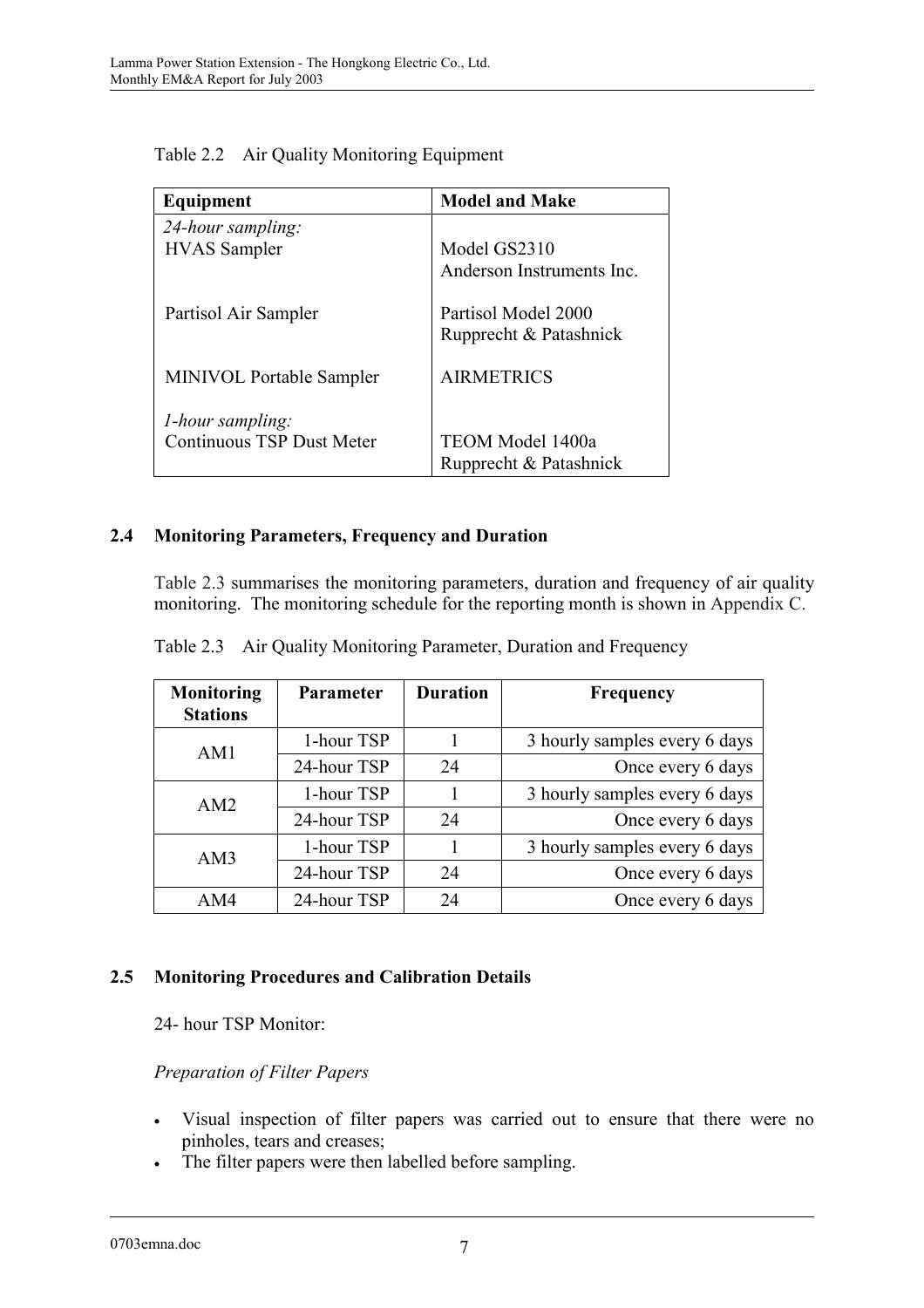$\bullet$ The filter papers were equilibrated at room temperature and relative humidity  $\leq 50\%$ for at least 24 hours before weighing.

## *Field Monitoring*

- $\bullet$  During collection of the sampled filter paper, the information on the elapse timer was logged. Site observations around the monitoring stations, which might have affected the monitoring results, were also recorded. Major pollution sources, if any, would be identified and reported. The flow record chart for the previous sampling was checked to see if there was any abnormality.
- $\bullet$  The post-sampling filter papers were removed carefully from the filter holder and folded to avoid loss of fibres or dust particles from the filter papers;
- -The filter holder and its surrounding were cleaned;
- - A pre-weighed blank filter paper for the next sampling was put in place and aligned carefully. The filter holder was then tightened firmly to avoid leakage;
- $\bullet$ A new flow record chart was loaded into the flow recorder;
- $\bullet$ The programmable timer was set for the next 24 hrs sampling period,  $\pm$  1/2 hr;
- $\bullet$  The post-sampling filter papers were equilibrated at room temperature and relative humidity < 50% for at least 24 hours before weighing.

#### 1- hour TSP Monitor:

- $\bullet$  The following parameters of the TEOM model dust meters are regularly checked to ensure proper functionality:
	- o Mass concentration;
	- o Total mass;
	- o Frequency of the tapered element;
	- o Electrical noise;
	- o Main flow;
	- o Auxiliary flow.

#### *Maintenance & Calibration*

- $\bullet$  The monitoring equipment and their accessories are maintained in good working conditions.
- $\bullet$  Monitoring equipment is calibrated at monthly intervals. Calibration details are shown in Appendix F.

#### **2.6 Results and Observations**

All dust monitoring works were conducted on schedule. All monitoring data and graphical presentation of the monitoring results are provided in Appendix D. Key findings and observations are provided below:

#### *1-hour TSP*

No exceedance of 1-hour TSP Action/Limit Level was recorded in the month.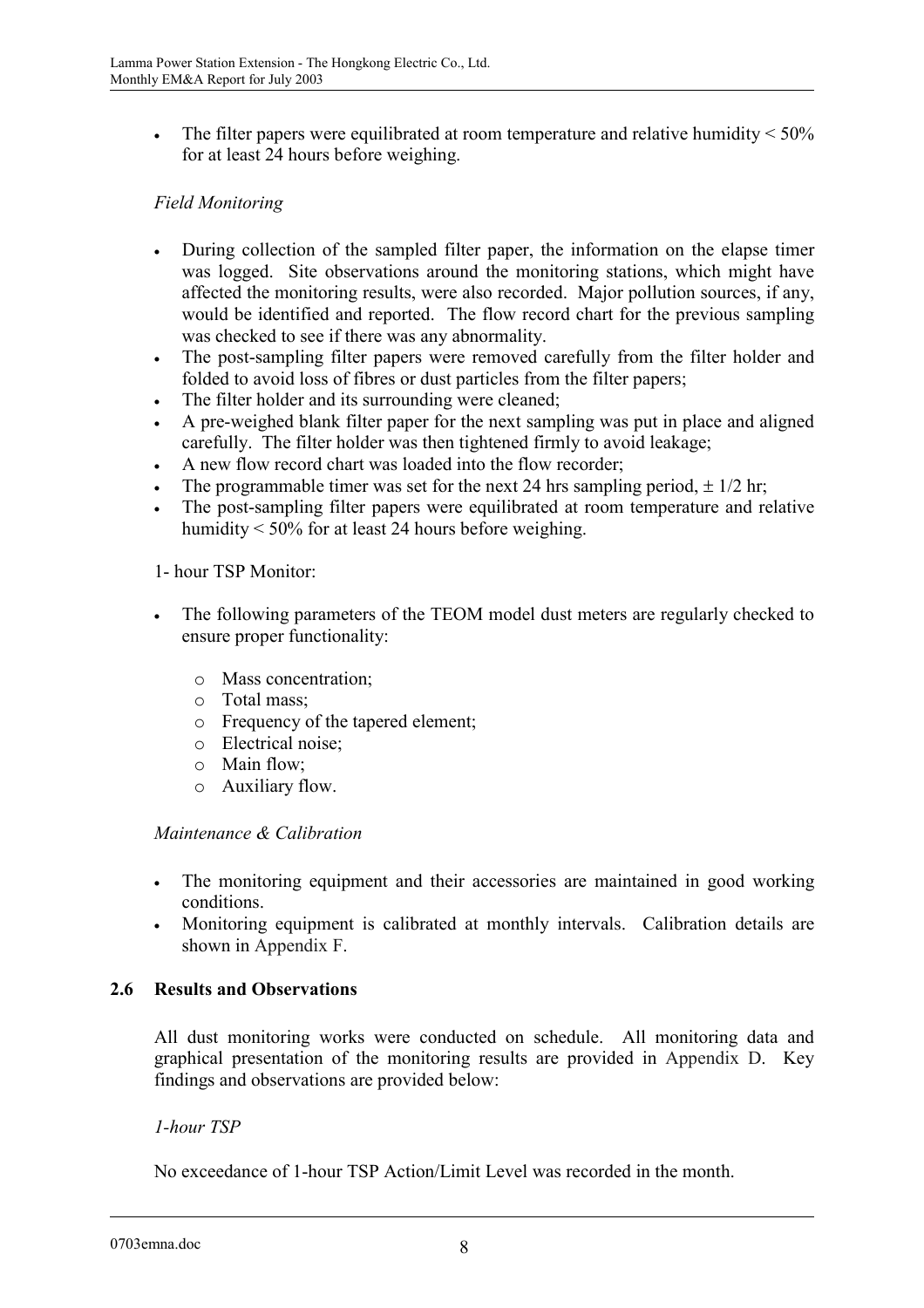### *24-hour TSP*

No exceedance of 24-hour TSP Action/Limit Level was recorded in the month.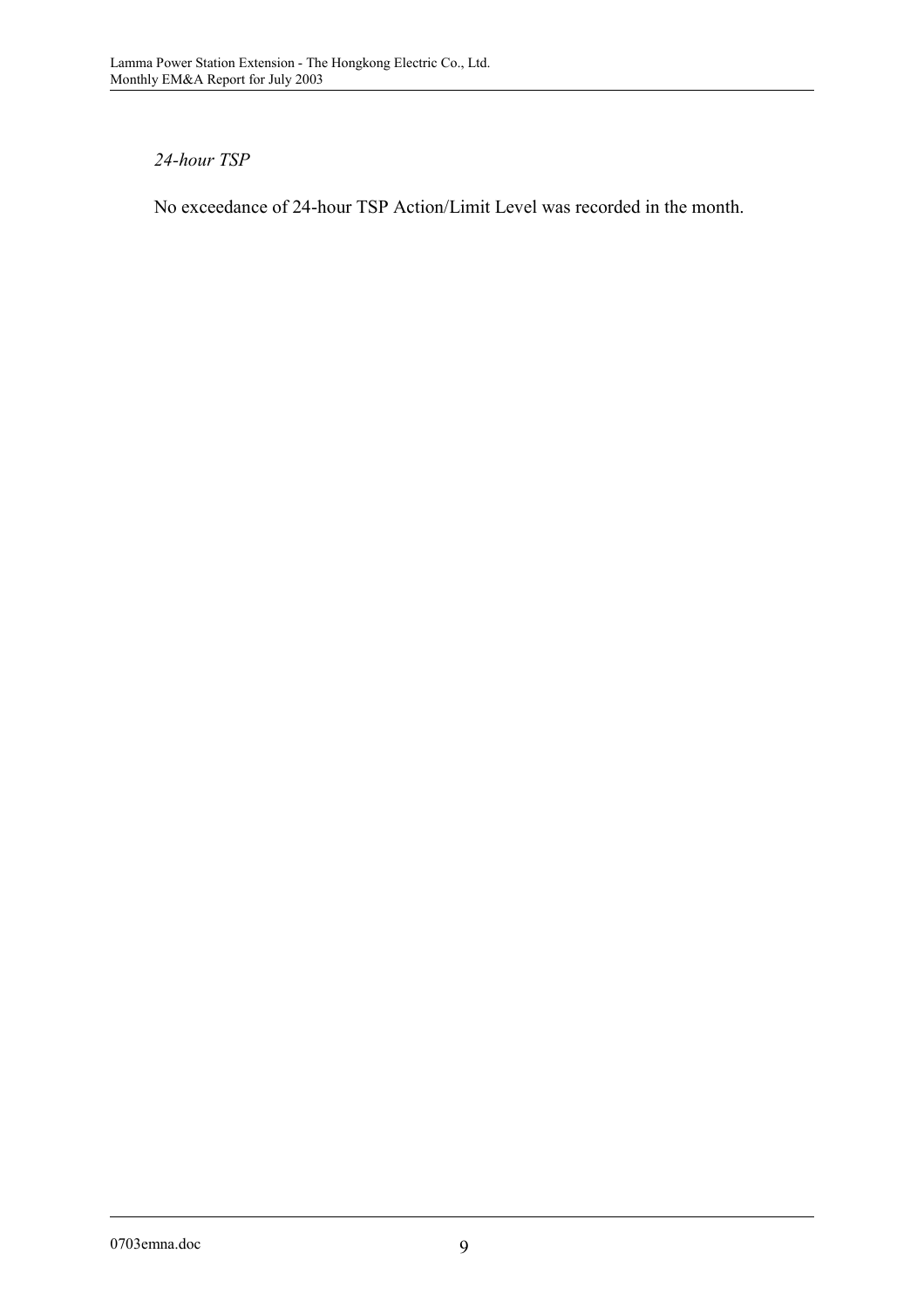

Figure 2.1 Location of Air Quality Monitoring Stations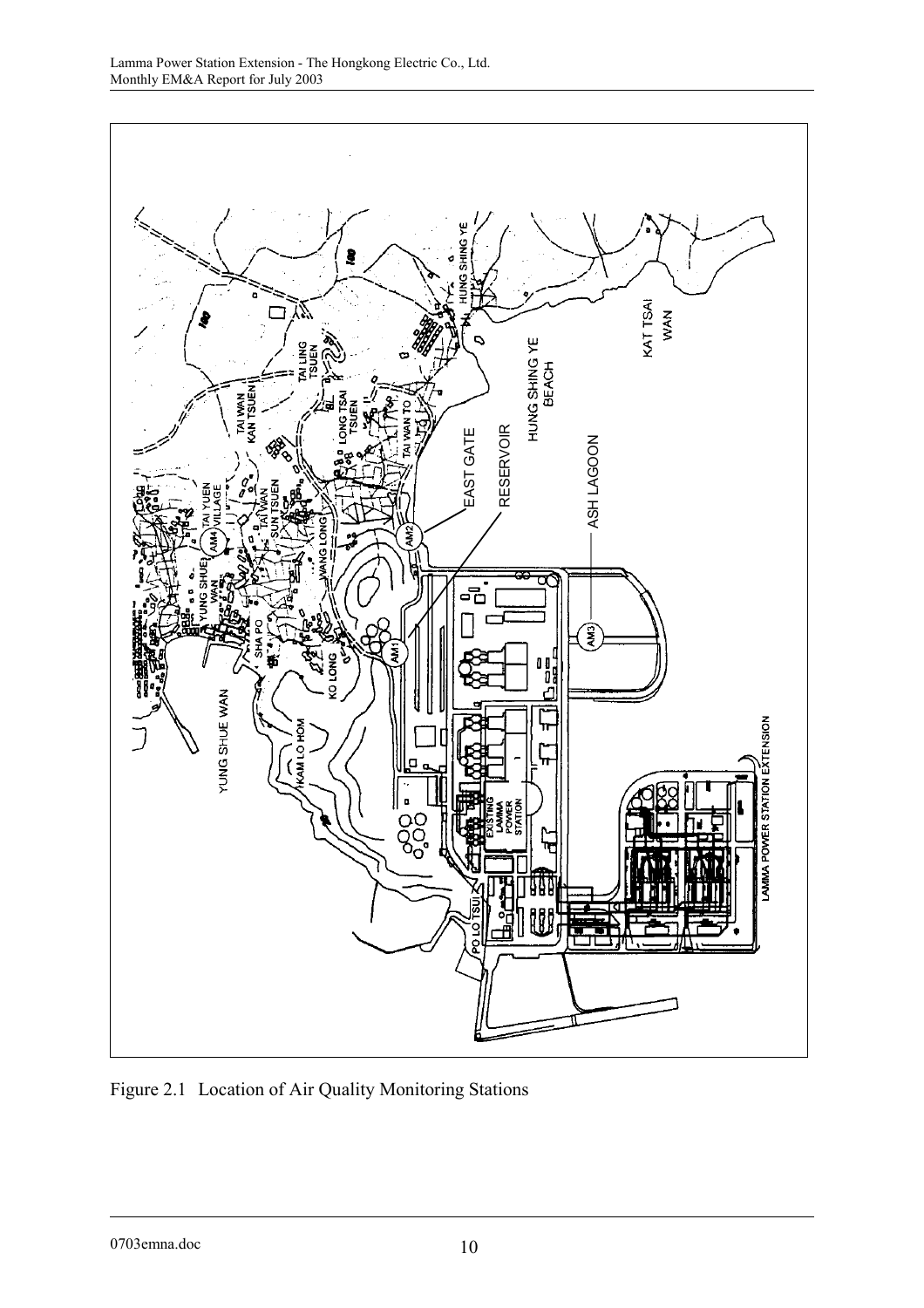## **3. NOISE**

### **3.1 Monitoring Requirements**

Continuous noise alarm monitoring at Ash Lagoon/Ching Lam were carried out to calculate the noise contributed by the construction activities at the two critical NSR's, viz. Long Tsai Tsuen/Hung Shing Ye and the school within the village of Tai Wan San Tsuen. The impact monitoring data for construction noise were checked against the limit levels specified in the EM&A Manual. With the availability of the construction noise permits, impact monitoring for the construction work during the restricted hours was also carried out. Section 4 presents the details of the construction noise permits. The impact noise monitoring data were checked against the limit levels specified in the EM&A Manual. Appendix B shows the established Action/Limit Levels for noise.

The hoarding works for the construction of transmission system were completed on 11 May 2002. The civil works would tentatively commence in early 2004. As there was no construction work in July 2003, manual noise measurements at Pak Kok Tsui residences was suspended in this reporting month.

## **3.2 Monitoring Locations**

In accordance with the EM&A manual, the identified noise monitoring locations are listed in Table 3.1 and shown in Figure 3.1.

| Table 3.1<br>Noise Monitoring Locations |  |
|-----------------------------------------|--|
|-----------------------------------------|--|

| <b>Purpose of noise monitoring</b> | <b>Monitoring Location</b> |
|------------------------------------|----------------------------|
| Lamma Extension                    | Ash Lagoon                 |
| Lamma Extension                    | Ching Lam                  |

#### **3.3 Monitoring Equipment**

The sound level meters used for noise monitoring complied with International Electrotechnical Commission Publications 651:1979 (Type 1) and 804:1985 (Type 1). The noise monitoring equipment used is shown in Table 3.2.

#### Table 3.2 Noise Monitoring Equipment

| Equipment              | <b>Model</b>         |
|------------------------|----------------------|
| Sound level meter      | Rion NA-27/B&K 2238F |
| Sound level calibrator | Rion NC-74           |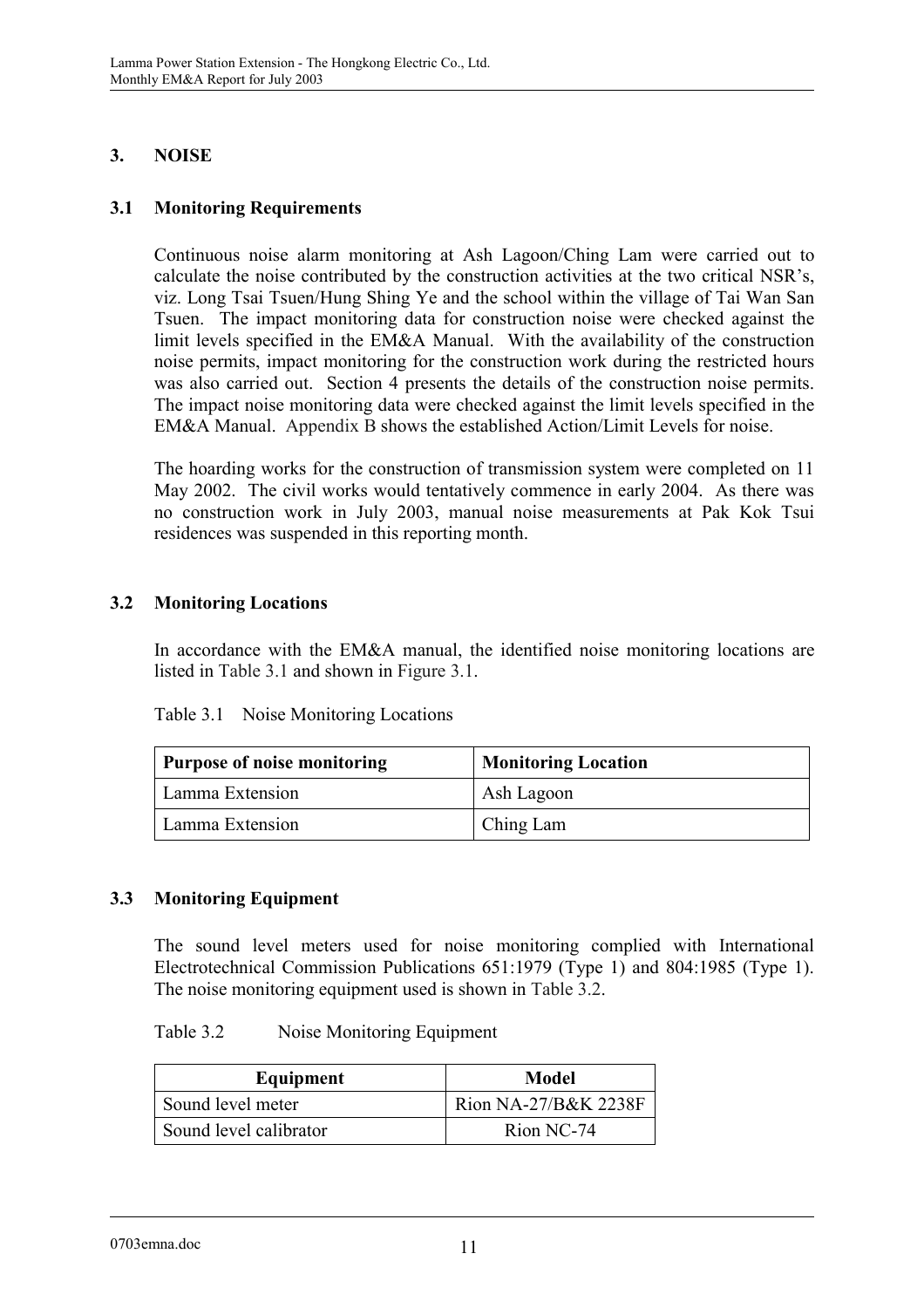## **3.4 Monitoring Parameters, Frequency and Duration**

Continuous alarm monitoring of A-weighted Leq levels was carried out at Ash Lagoon and Ching Lam. The measurement duration and parameter of noise monitoring were presented in Table 3.3 as follows:

| Location                | <b>Time Period</b>                                                                                   | <b>Frequency</b>                         | <b>Parameter</b> |
|-------------------------|------------------------------------------------------------------------------------------------------|------------------------------------------|------------------|
|                         | Daytime:<br>0700-1900 hrs on normal<br>weekdays                                                      | Daytime:<br>30 minutes                   | 30-min $L_{Aea}$ |
| Ash Lagoon<br>Ching Lam | Evening-time $&$ holidays:<br>$0700-2300$ hrs on holidays;<br>and 1900-2300 hrs on all<br>other days | Evening-time<br>& holidays:<br>5 minutes | 5-min $L_{Aeq}$  |
|                         | Night-time:<br>2300-0700 hrs of next day                                                             | Night-time:<br>5 minutes                 | 5-min $L_{Aea}$  |

Table 3.3 Noise Monitoring Duration and Parameter

## **3.5 Monitoring Procedures and Calibration Details**

#### *Monitoring Procedures*

#### *Continuous Noise Monitoring for Lamma Extension Construction*

The measured noise levels (MNL's) were collected at the noise alarm monitoring stations at Ash Lagoon and Ching Lam. The notional background noise levels (viz. baseline noise data at Ash Lagoon and Ching Lam) were applied to correct the corresponding MNL's in 30-min/5-min  $L_{Aea}$ .

A wind speed sensor was installed at Station Building Rooftop. The wind speed signal was used to determine whether the data from Ash Lagoon and Ching Lam noise alarm monitoring stations were affected. The instantaneous data was discarded in case the instantaneous wind speed exceeded 10 m/s. The 30-min/5-min  $L_{A_{eq}}$  was considered valid only if the amount of valid data was equal to or above 70%.

When calibrating the noise measuring equipment, all observations around the monitoring stations, which might have affected the monitoring results, were recorded.

#### *Equipment Calibration*

The sound level meters and calibrators have been verified by the manufacturer or accredited laboratory. Equipment for continuous noise monitoring was calibrated at site on a monthly basis. Calibration details are shown in Appendix F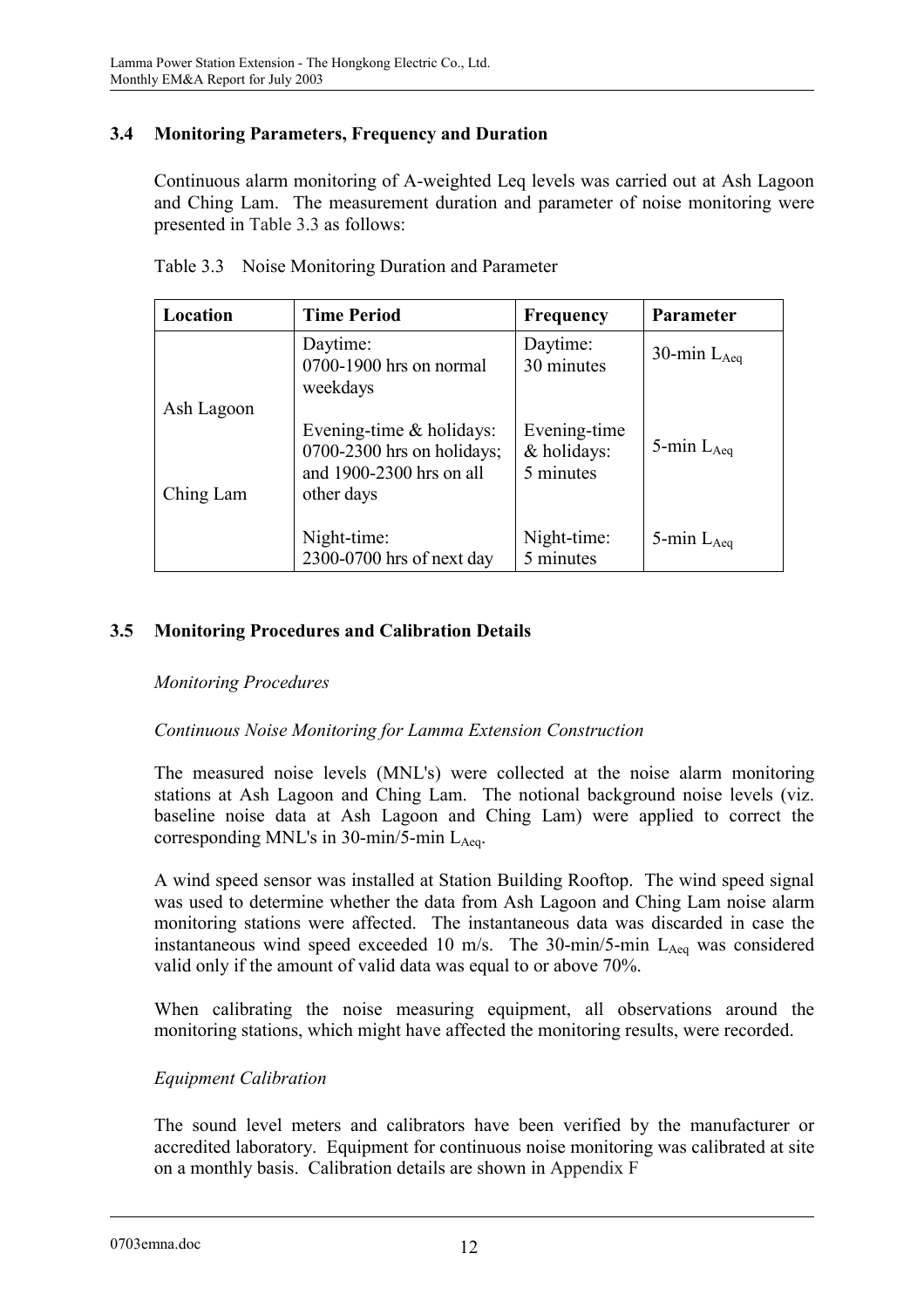### **3.6 Results and Observations**

Continuous noise monitoring was conducted at the two monitoring stations at Ash Lagoon and Ching Lam. All monitoring results and their graphical presentations are provided in Appendix E

No exceedance of noise Action/Limit Level was recorded in the month.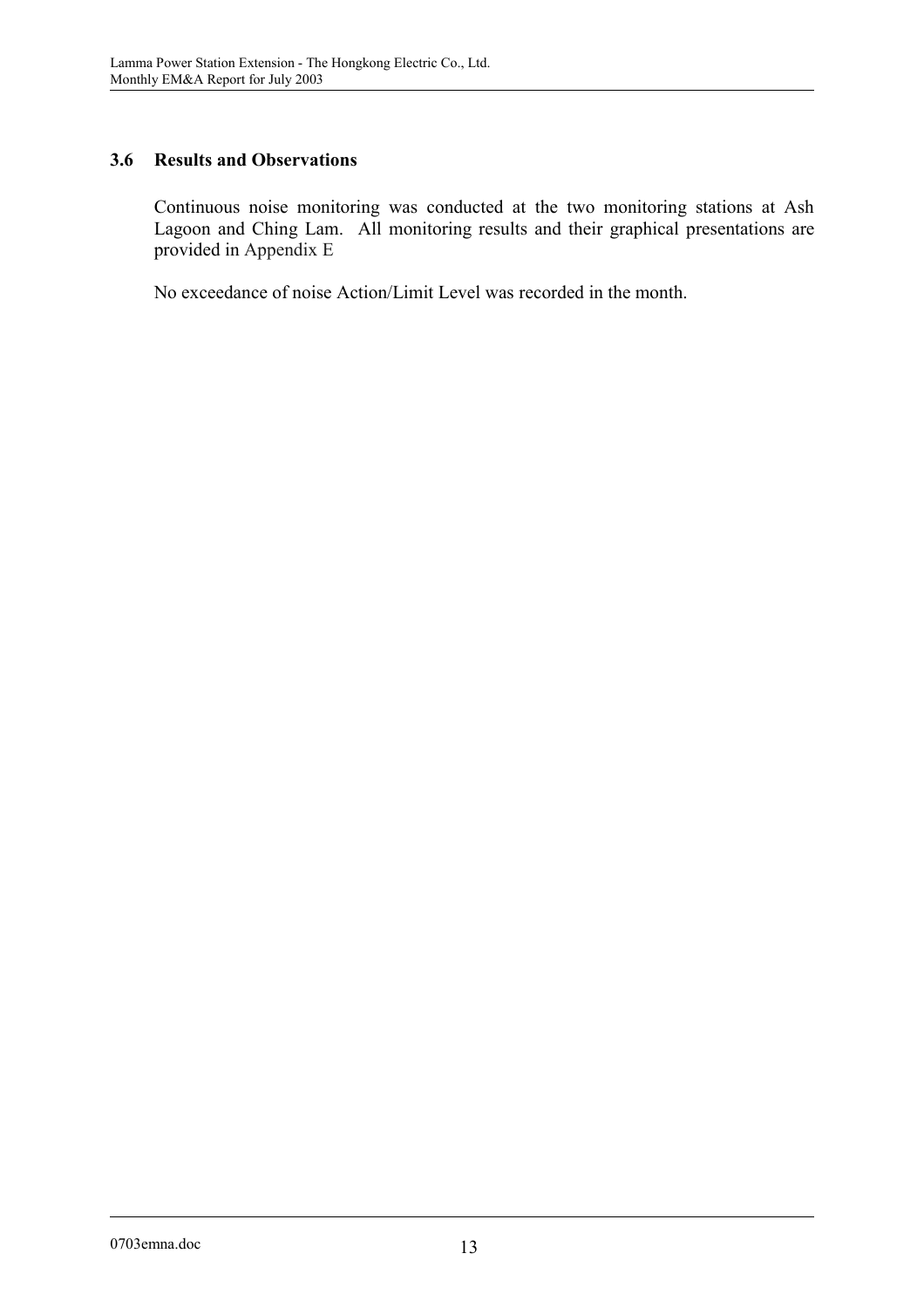

Figure 3.1 Location of Noise Monitoring Stations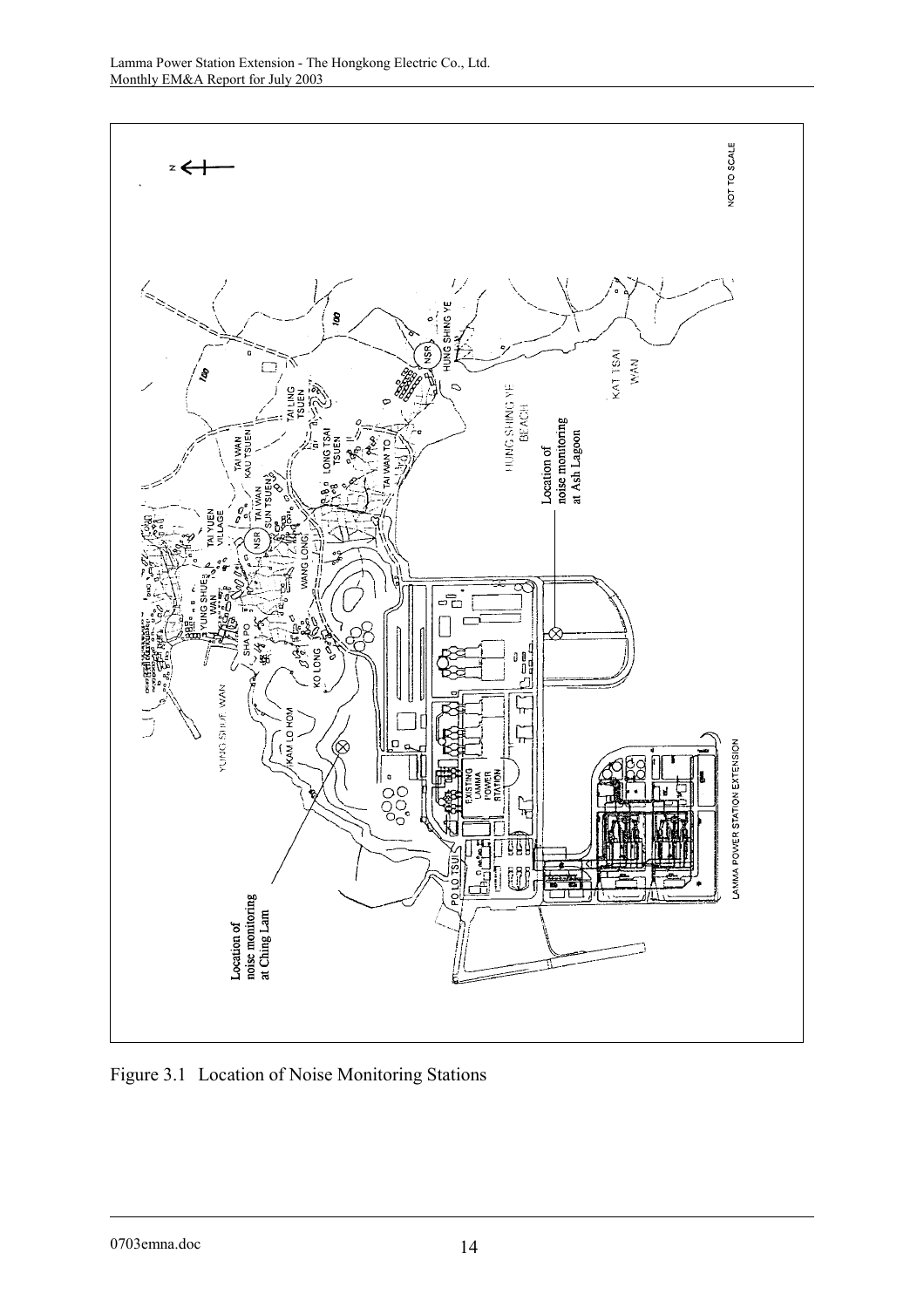# **4. ENVIRONMENTAL AUDIT**

### **4.1 Review of Environmental Monitoring Procedures**

The environmental monitoring procedures were regularly reviewed by the Environmental Team. No modification to the existing monitoring procedures was recommended.

## **4.2 Assessment of Environmental Monitoring Results**

*Monitoring results for Air Quality and Noise* 

The environmental monitoring results for Air Quality and Noise in the reporting month presented in sections 2, 3 and 4 respectively are summarized in Table 4.1.

| <b>Item</b>    | Parameter<br><b>Monitored</b>                                                                   | <b>Monitoring</b><br><b>Period</b> | No. of<br><b>Exceedances In</b> |                | <b>Event/Action Plan</b><br><b>Implementation Status</b>                                                                                                                                                                 |
|----------------|-------------------------------------------------------------------------------------------------|------------------------------------|---------------------------------|----------------|--------------------------------------------------------------------------------------------------------------------------------------------------------------------------------------------------------------------------|
|                |                                                                                                 |                                    | <b>Action</b><br><b>Level</b>   | Limit<br>Level | and Results                                                                                                                                                                                                              |
| Air            |                                                                                                 |                                    |                                 |                |                                                                                                                                                                                                                          |
| 1              | <b>Ambient TSP</b><br>$(24$ -hour)                                                              | $01/07/03$ -<br>31/07/03           | $\theta$                        | $\mathbf{0}$   |                                                                                                                                                                                                                          |
| $\overline{2}$ | <b>Ambient TSP</b><br>$(1-hour)$                                                                | $01/07/03$ -<br>31/07/03           | $\theta$                        | $\Omega$       |                                                                                                                                                                                                                          |
| Noise          |                                                                                                 |                                    |                                 |                |                                                                                                                                                                                                                          |
| 1              | Noise level at the<br>critical NSR's<br>predicted by the<br>noise alarm<br>monitoring<br>system | $01/07/03$ -<br>31/07/03           | $\Omega$                        | $\Omega$       |                                                                                                                                                                                                                          |
| $\overline{2}$ | Manual noise<br>monitoring at the<br>Pak Kok Tsui<br>residences                                 | $01/07/03$ -<br>31/07/03           | N/A                             | N/A            | Hoarding works at Pak Kok Tsui<br>were completed on 11/5/2002.<br>Civil works would tentatively<br>commence in early 2004.<br>Manual noise monitoring was<br>suspended during the period<br>from 12/5/2002 to 31/7/2003. |

Table 4.1 Summary of AL Level Exceedances on Monitoring Parameters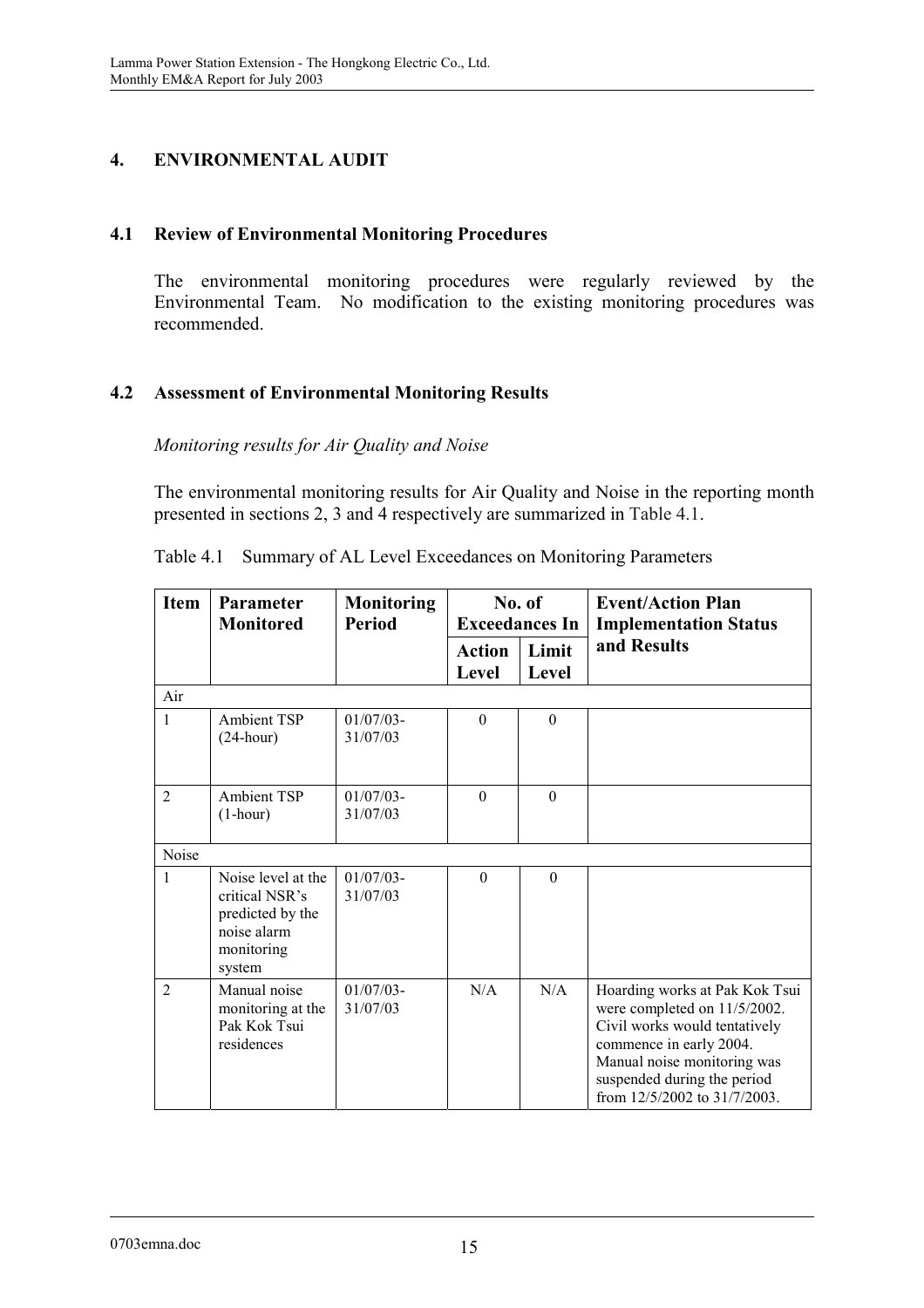#### *Waste Management Records*

The estimated amounts of different types of waste generated in July 2003 are shown in Table 4.2.

Table 4.2 Estimated Amounts of Waste Generated in July 2003

| <b>Waste Type</b> | <b>Examples</b>           | <b>Estimated Amount</b> |
|-------------------|---------------------------|-------------------------|
| General Refuse    | Domestic wastes collected | 6 Ton                   |
|                   | on site                   |                         |

#### **4.3 Site Environmental Audit**

Site audits were carried out by ET on a weekly basis to monitor environmental issues at the construction sites to ensure that all mitigation measures were implemented timely and properly. The site conditions were generally satisfactory. All required mitigation measures were implemented. The weekly site inspection results are attached in Appendix H.

As the commencement of construction works of Transmission System had been deferred to early 2004, the weekly inspection for the site was suspended in the reporting month.

#### **4.4 Status of Environmental Licensing and Permitting**

All permits/licenses obtained for the project are summarised in Table 4.3.

|  |  |  |  |  | Table 4.3 Summary of Environmental Licensing and Permit Status |
|--|--|--|--|--|----------------------------------------------------------------|
|--|--|--|--|--|----------------------------------------------------------------|

| <b>Description</b> | Permit No.    | <b>Valid Period</b> |          | <b>Highlights</b>   | <b>Status</b> |
|--------------------|---------------|---------------------|----------|---------------------|---------------|
|                    |               | From                | Tо       |                     |               |
| Varied             | EP-071/2000/B | 13/07/01            |          | The whole           | Valid         |
| Environmental      |               |                     |          | construction work   |               |
| Permit             |               |                     |          | site.               |               |
| Construction       | GW-UW0067-03  | 10/03/03            | 09/09/03 | 8 groups $(1-8)$ of | Valid         |
| Noise Permit       |               |                     |          | PME's are assigned. |               |
|                    |               |                     |          |                     |               |
|                    |               |                     |          | Only one group can  |               |
|                    |               |                     |          | be used. Group 7    |               |
|                    |               |                     |          | and Group 8 are not |               |
|                    |               |                     |          | used between        |               |
|                    |               |                     |          | $11:00$ pm and      |               |
|                    |               |                     |          | 7:00am on next day. |               |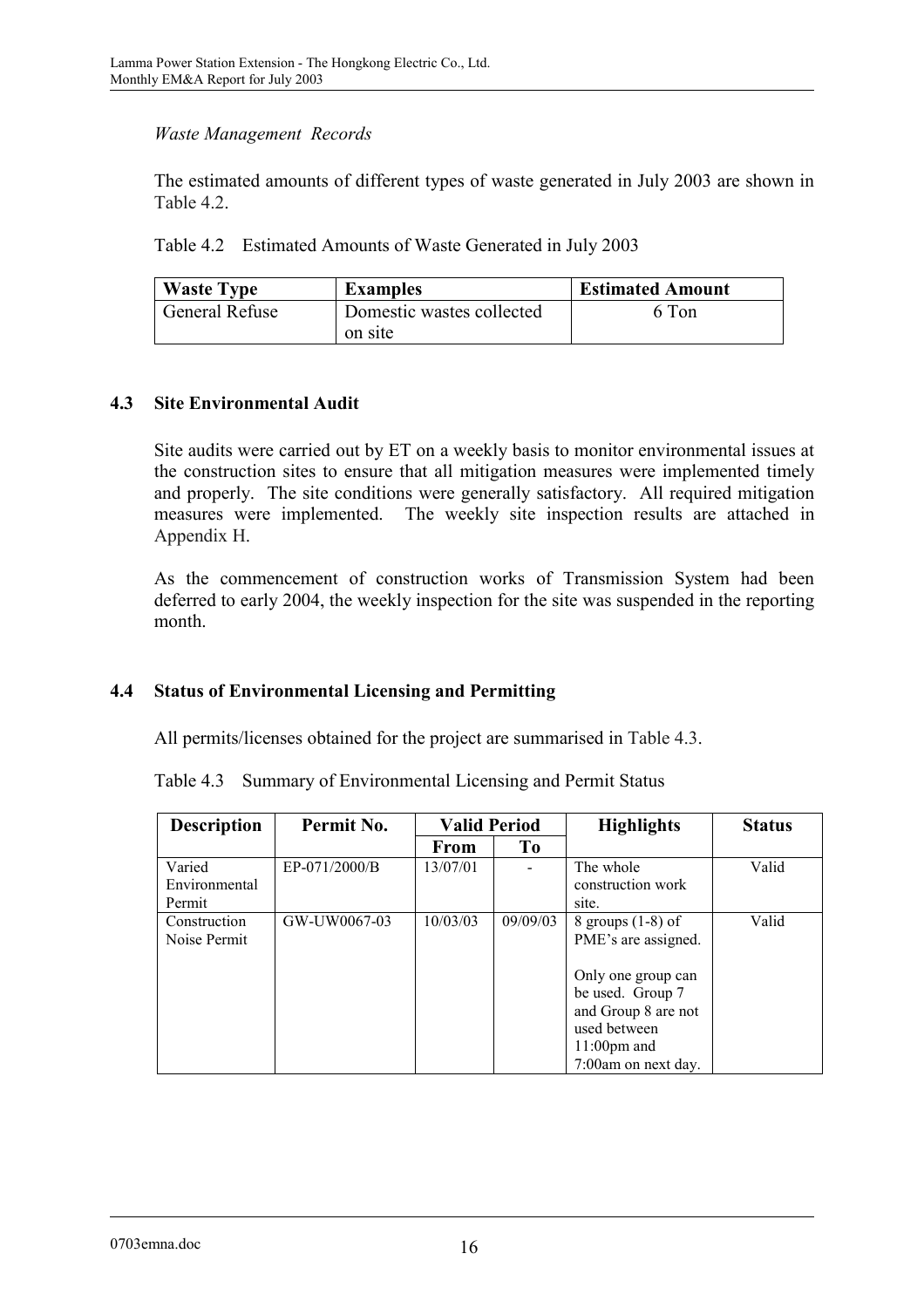## **4.5 Implementation Status of Environmental Mitigation Measures**

Mitigation measures detailed in the permits and the EM&A Manual (Construction Phase) are required to be implemented. An updated summary of the Environmental Mitigation Implementation Schedule (EMIS) is presented in Appendix I.

### **4.6 Implementation Status of Event/Action Plans**

The Event/Action Plans extracted from the EM&A Manual (Construction Phase) are presented in Appendix G.

## **4.7 Implementation Status of Environmental Complaint Handling Procedures**

In July 2003, no complaint against the construction activities was received.

Table 4.4 Environmental Complaints / Enquiries Received in July 2003

| Case Reference /<br>Date, Time Received /<br>Date, Time Concerned | Descriptions /Actions Taken | Conclusion /<br><b>Status</b> |
|-------------------------------------------------------------------|-----------------------------|-------------------------------|
| Nil                                                               | N/A                         | N/A                           |

Table 4.5 Outstanding Environmental Complaints / Enquiries Received Before

| Case Reference /<br>Date, Time Received /<br>Date, Time Concerned | Descriptions /Actions Taken | Conclusion /<br><b>Status</b> |
|-------------------------------------------------------------------|-----------------------------|-------------------------------|
| Nil                                                               | N/A                         | N/A                           |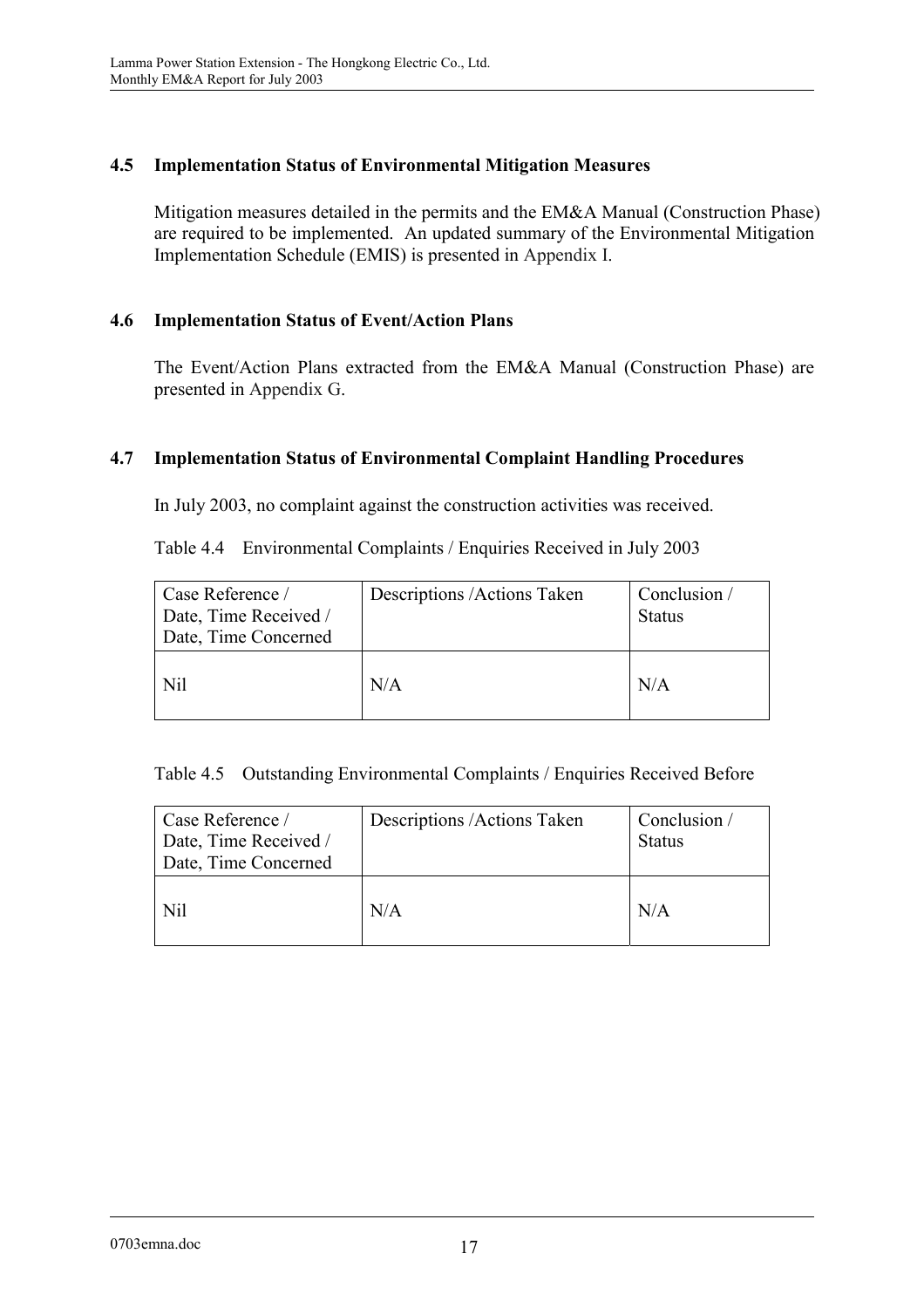## **5. FUTURE KEY ISSUES**

## **5.1 Status of Natural Gas supply**

Based on current project schedule, HEC anticipates there is no delay in the supply of natural gas.

## **5.2 Key Issues for the Coming Month**

Key issues to be considered in the coming month include:

#### Site Formation

#### *Noise Impact*

- $\bullet$  To continue monitoring the noise level during construction and to ensure compliance with the CNP's already obtained.
- $\bullet$  To continue executing the preventive measures for avoiding noise exceedance and keep monitoring/ reviewing the noise performance.

#### *Air Impact*

- To monitor and review the sufficiency of the dust suppression measures provided and increase the resources accordingly if necessary.

#### Transmission System

#### *Terrestrial Ecology Impact*

- $\bullet$  To closely monitor the construction activities, if any, in order to avoid disturbance to the rare plants;
- $\bullet$  To provide temporary fire fighting equipment for prevention of fire within the work sites.

#### **5.3 Monitoring Schedules for the Next 3 Months**

The hoarding works for the construction of transmission system at Pak Kok Tsui were completed on 11/5/2002. The civil works would tentatively commence in early 2004. As there was no construction work during the period from 12/5/2002 to end July 2003, the manual noise monitoring at Pak Kok Tsui was suspended in July 2003.

With the completion of post-project monitoring, no further marine water quality monitoring for the reclamation works is required.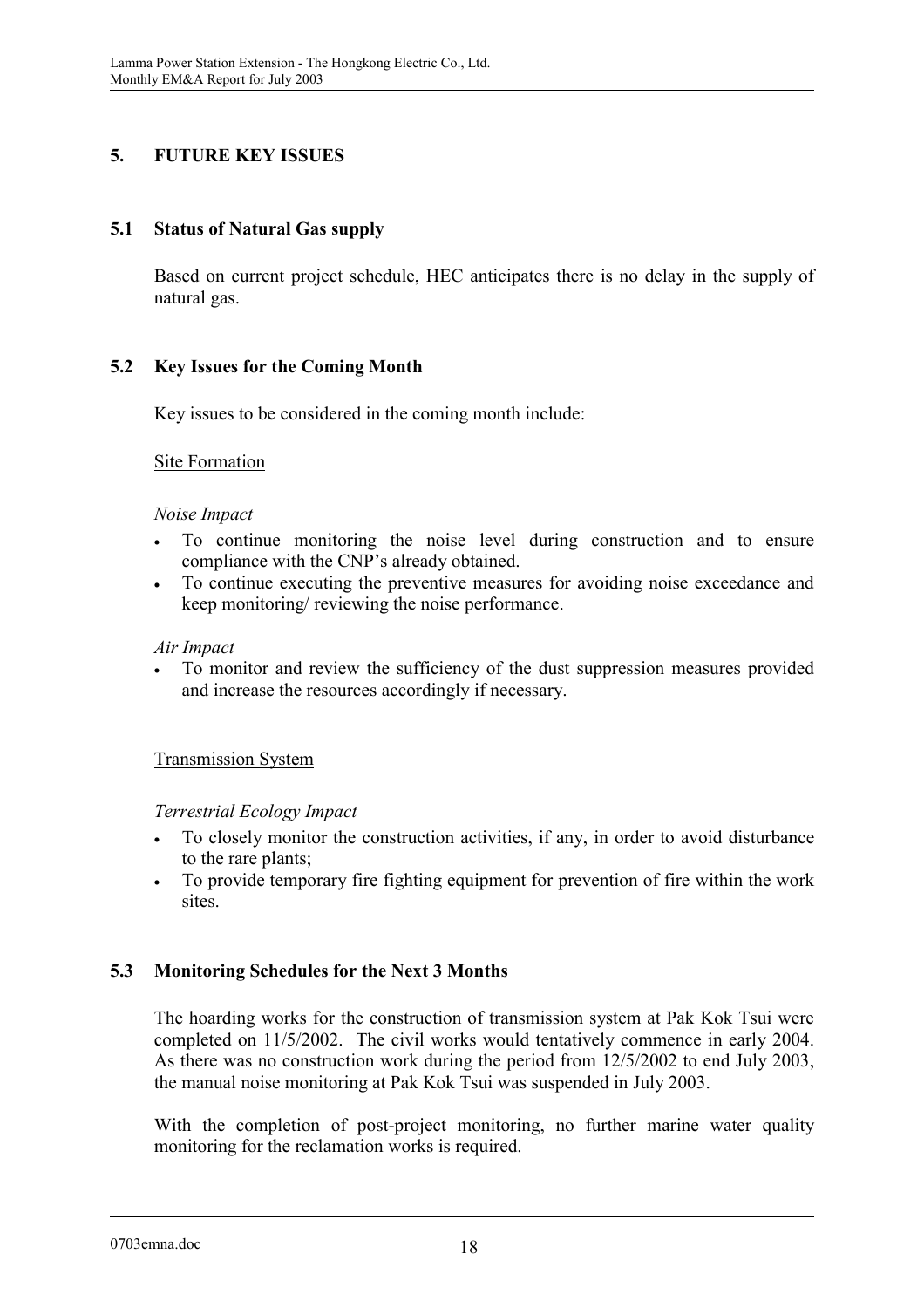The initial post construction marine ecological survey has been conducted in July 2003 in order to assess the immediate impacts of the construction works on the corals and other organisms of interest identified in the EIA and re-examined in the Baseline survey. The results of the initial survey will be provided in a separate report.

The tentative environmental monitoring schedules for the next 3 months are shown in Appendix C.

## **5.4 Construction Program for the Next 3 Months**

The tentative construction program for the next 3 months is shown in Appendix J.